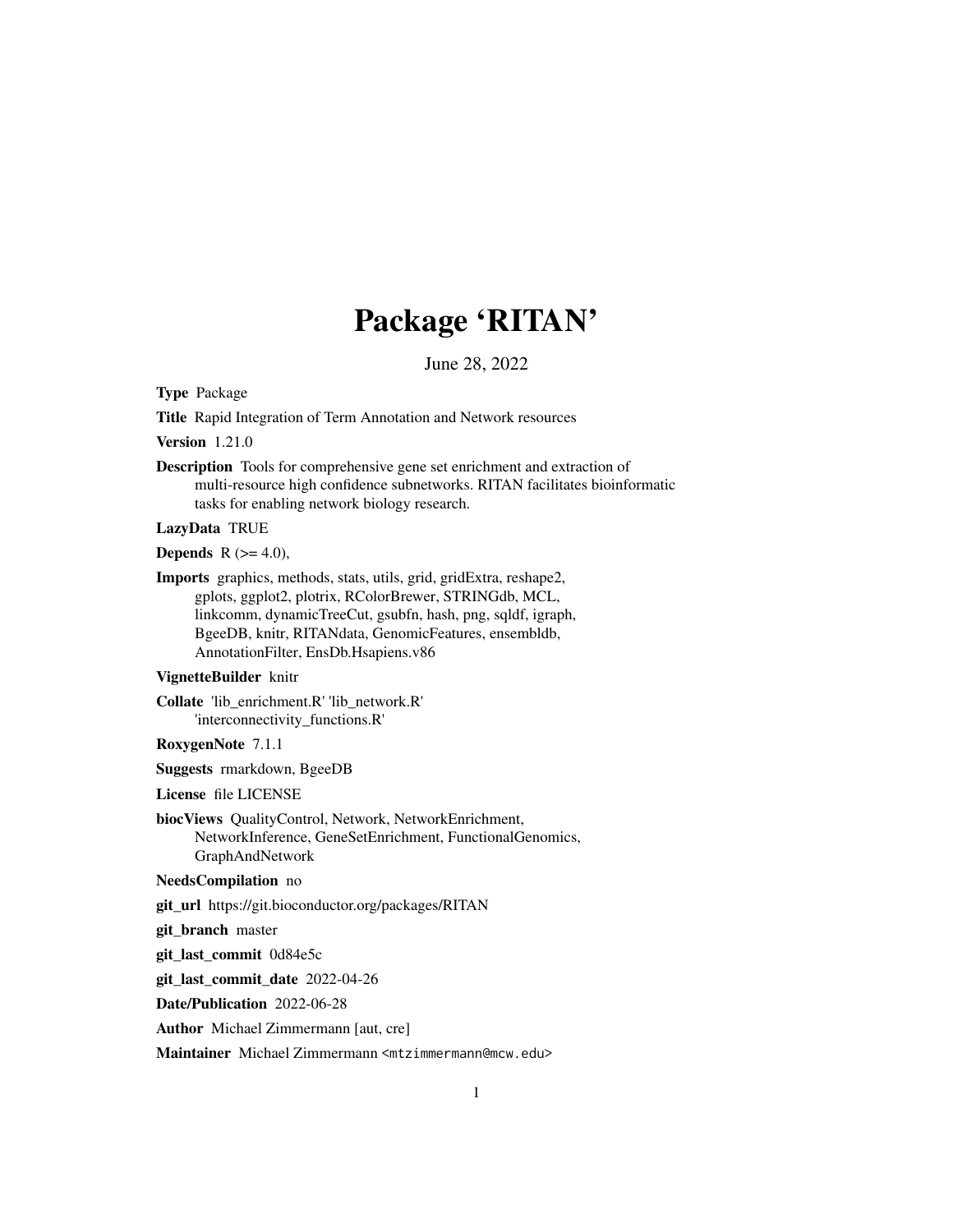## <span id="page-1-0"></span>R topics documented:

|       | $\overline{5}$             |
|-------|----------------------------|
|       | $\overline{\phantom{0}}$ 5 |
|       | -6                         |
|       | $\overline{7}$             |
|       | $\overline{\phantom{0}}8$  |
|       |                            |
|       | 9                          |
|       |                            |
|       |                            |
|       |                            |
|       |                            |
|       |                            |
|       |                            |
|       |                            |
|       |                            |
|       |                            |
|       |                            |
|       |                            |
|       |                            |
|       |                            |
|       |                            |
|       |                            |
|       |                            |
|       |                            |
| Index | 27                         |

as.graph *as.graph*

## Description

wrapper to convert a data.frame from RITAN an igraph graph object

#### Usage

 $as.graph(mat, p1 = 1, p2 = 3, ...)$ 

| mat                     | matrix or data frame describing a network    |
|-------------------------|----------------------------------------------|
| p1                      | [1] column of first interactor               |
| p2                      | [3] column of second interactor              |
| $\cdot$ $\cdot$ $\cdot$ | further options passed on to igraph::graph() |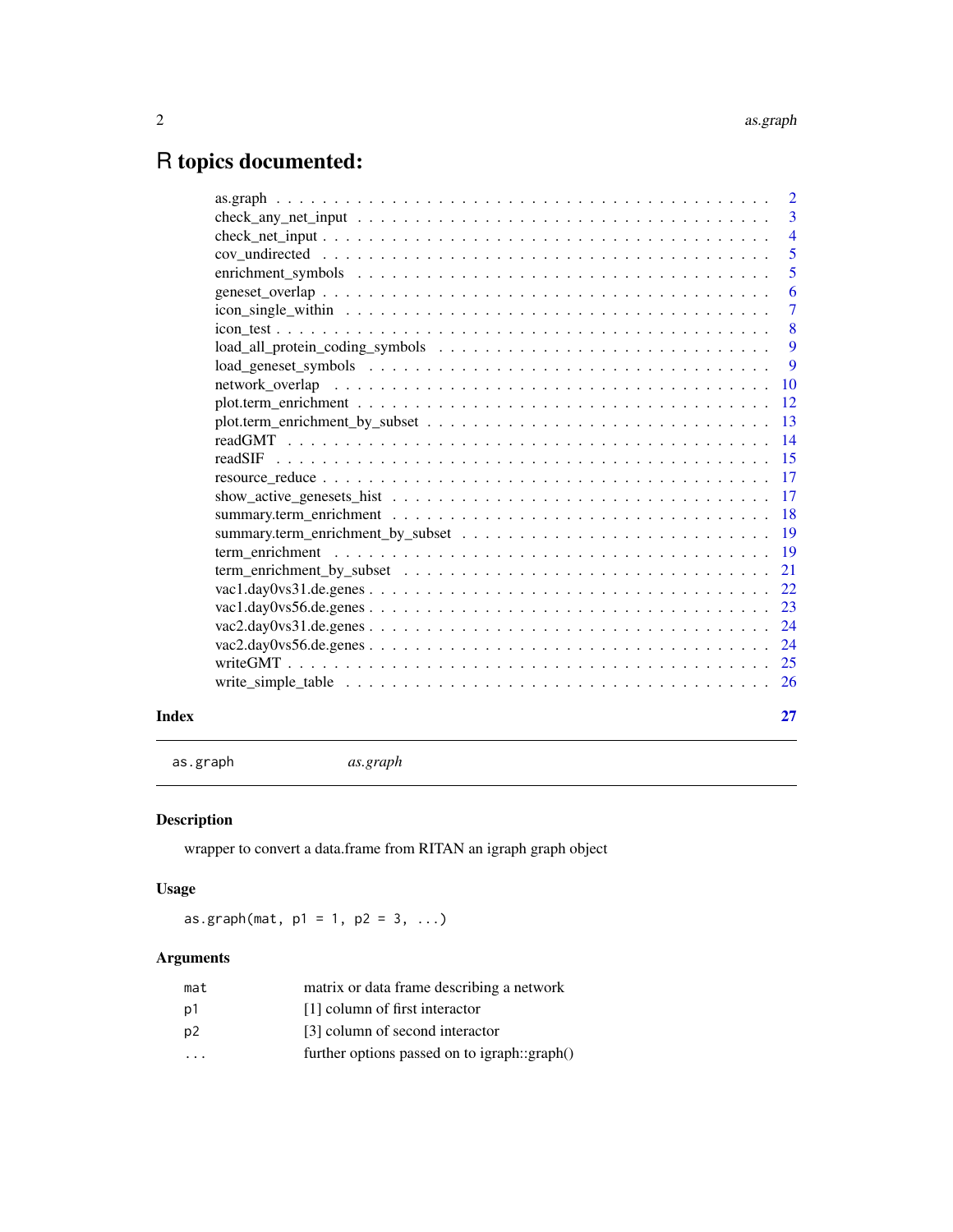<span id="page-2-0"></span>check\_any\_net\_input 3

#### Value

igraph object

#### Examples

## Not run: G <- as.graph(network\_list\$PID)

## End(Not run)

check\_any\_net\_input *check\_any\_net\_input*

#### Description

A Quality Control function. This function applies check\_net\_input() to all available resources (default).

#### Usage

```
check_any_net_input(set, resources = names(network_list))
```
#### Arguments

| set       | An input list of genes to check against references.  |
|-----------|------------------------------------------------------|
| resources | The collection of network resources to check within. |

#### Value

Logical vector indicating if the genes in "set" are within ANY of the resources.

#### Examples

```
#' ## Check if genes in myGeneSet are annotated by any resource in "network_list" (default).
library(RITANdata)
myGeneSet <- c('BRCA1','RAD51C','VAV1','HRAS','ABCC1','CYP1B1','CYP3A5')
yorn <- check_any_net_input( myGeneSet )
print(yorn)
```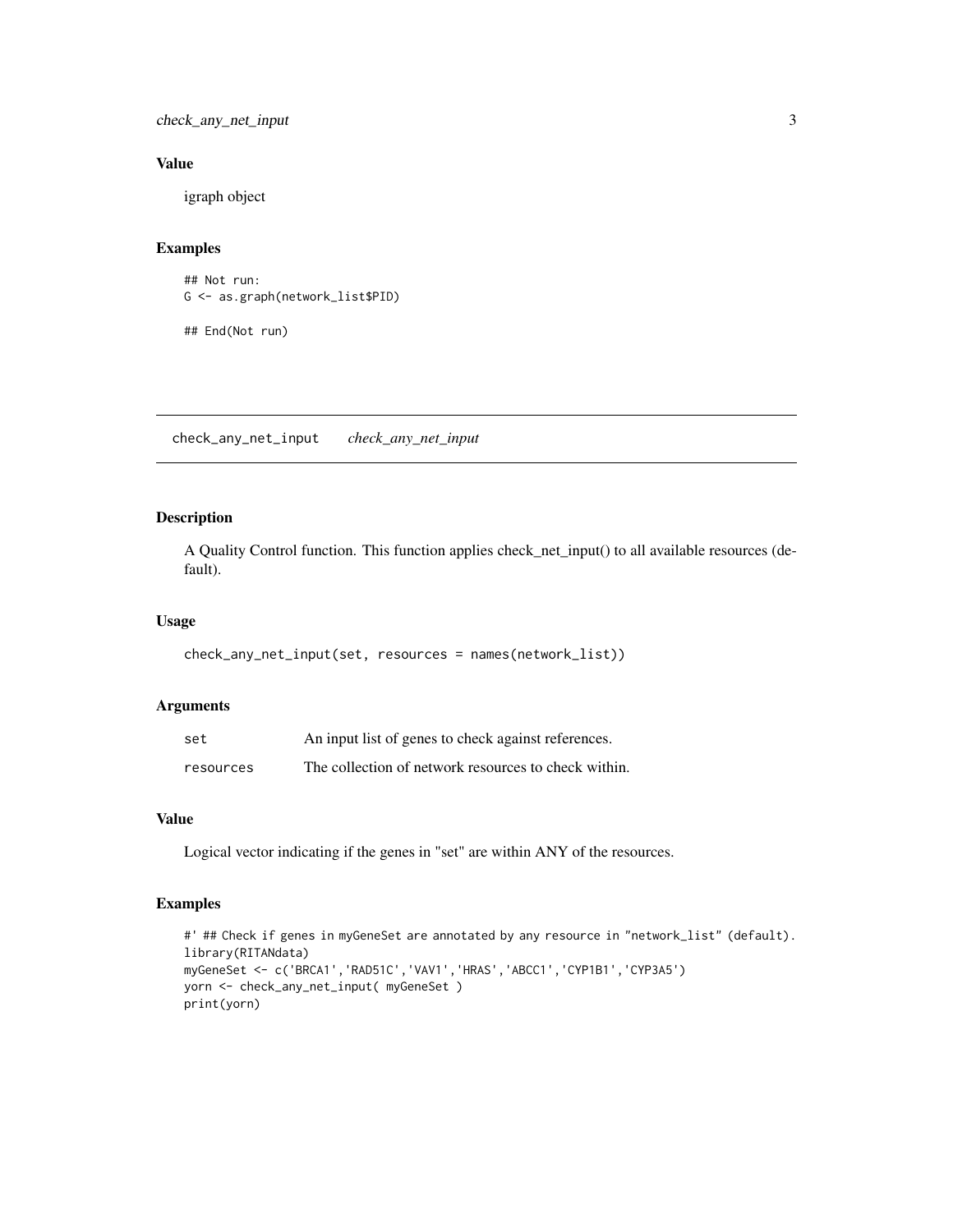<span id="page-3-0"></span>check\_net\_input *check\_net\_input*

#### Description

A Quality Control function. This function will compare an input list of genes to a network reference and report if each member of the input is present in the resource.

#### Usage

```
check_net_input(
  set,
  ref,
  check4similar = FALSE,
  entity1name = "p1",entity2name = "p1"
)
```
#### Arguments

| set           | An input list of genes to check against a reference.                                                                                                                                                                                                                                                                  |
|---------------|-----------------------------------------------------------------------------------------------------------------------------------------------------------------------------------------------------------------------------------------------------------------------------------------------------------------------|
| ref           | A reference of network data. See readSIF().                                                                                                                                                                                                                                                                           |
| check4similar | Logical flag. If TRUE, a case-insensitive grep will be used for name matching.<br>For genes in families with many related members (e.g. ABC*, FAM*, etc.), this<br>will not be ideal. We intend this option as a QC screening method to identify if<br>case, punctualton, etc is causing fewer than expected matches. |
| entity1name   | The column name in "ref" of the first entity. Default $=$ "p1."                                                                                                                                                                                                                                                       |
| entity2name   | The column name in "ref" of the second entity. Default = " $p2$ ."                                                                                                                                                                                                                                                    |

#### Value

Character vector of "yes/no" indicating "within-ref/not"

#### Examples

```
## Return a "yes/no" vector indicating if each gene in myGeneSet is annotated with any term in GO
## If no match, this function can attempt to suggest closest matches (check4similar = TRUE)
library(RITANdata)
myGeneSet <- c('BRCA1','RAD51C','VAV1','HRAS','ABCC1','CYP1B1','CYP3A5')
yorn <- check_net_input( myGeneSet, network_list[["CCSB"]] )
print(yorn)
yorn <- check_net_input( myGeneSet, network_list[["PID"]] )
```
print(yorn)

## See check\_any\_net\_input() for efficiently checking across all resources.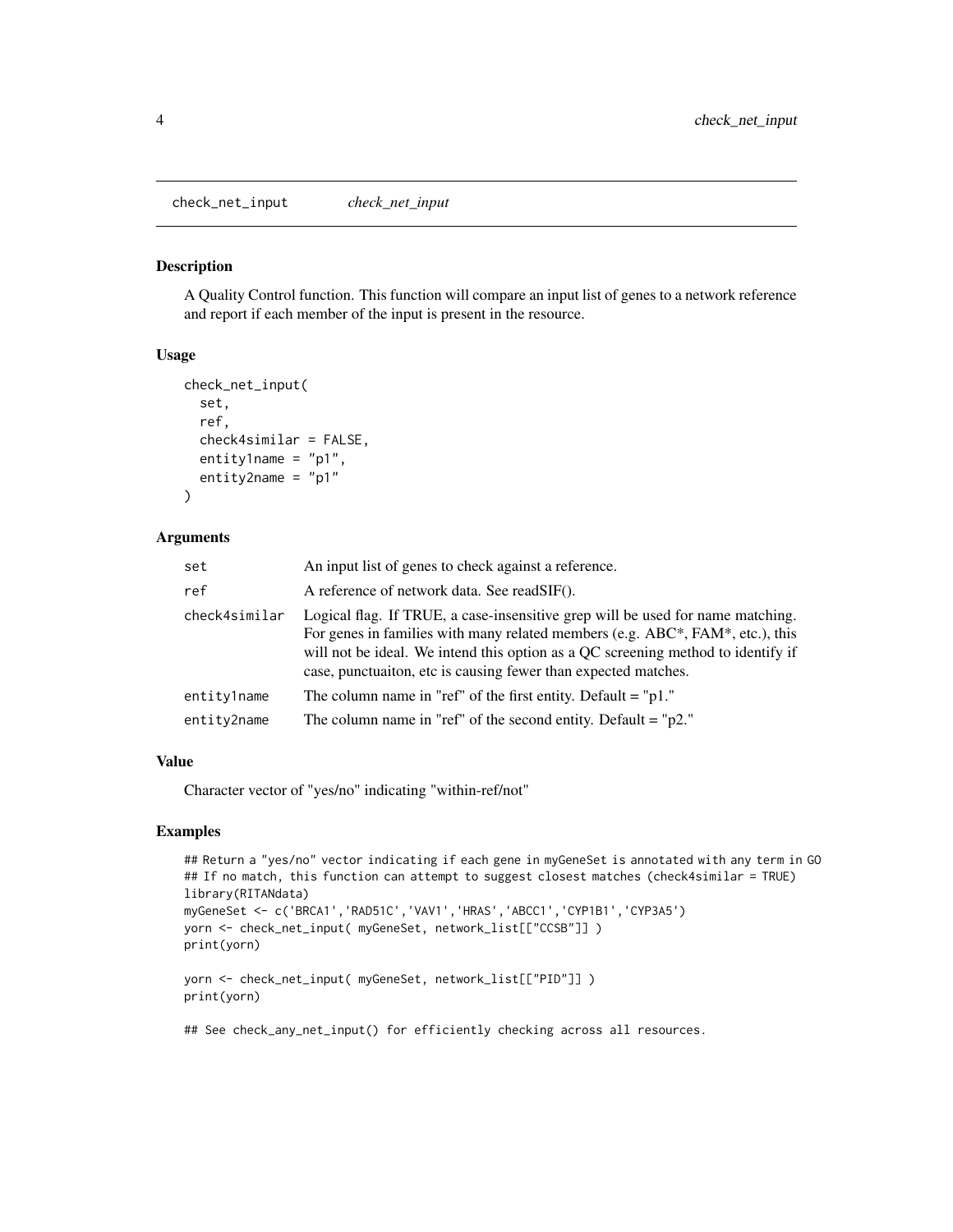<span id="page-4-0"></span>cov\_undirected *cov\_undirected function to show the un-directed coverabe between two nodes lists from two networks*

#### Description

cov\_undirected function to show the un-directed coverabe between two nodes lists from two networks

#### Usage

```
cov_undirected(this_nodes1, this_nodes2, this_net1, this_net2)
```
#### Arguments

| this nodes1 | list of nodes for first network  |
|-------------|----------------------------------|
| this nodes2 | list of nodes for second network |
| this net1   | the first network                |
| this net2   | the second network               |

enrichment\_symbols *enrichment\_symbols*

#### Description

This function is called by term\_enrichment() and term\_enrichment\_by\_subset(). The user may call it directly, but we suggest using term\_enrichment(). The function uses the resources currently loaded into the active\_genesets vector. See load\_geneset\_symbols().

#### Usage

```
enrichment_symbols(geneset, term = NULL, all_symbols = NA, ...)
```

| geneset     | vector of gene symbols to be evaluated                                                                                                                                                                                                                              |
|-------------|---------------------------------------------------------------------------------------------------------------------------------------------------------------------------------------------------------------------------------------------------------------------|
| term        | a list containing specific gene set term(s) and their corresponding gene symbols<br>contained in one of the annotation resources, default is all gene set terms in the<br>GO, ReactomePathways, KEGG_filtered_canonical_pathways, and MSigDB_Hallmarks<br>libraries |
| all_symbols | gene symbols to be evaluated, identified by gene symbol name. Default is all<br>protein coding genes. This parameter should be manipulated to include only the<br>gene symbols that pertain to the user's analysis.                                                 |
| .           | additional arguments are not used                                                                                                                                                                                                                                   |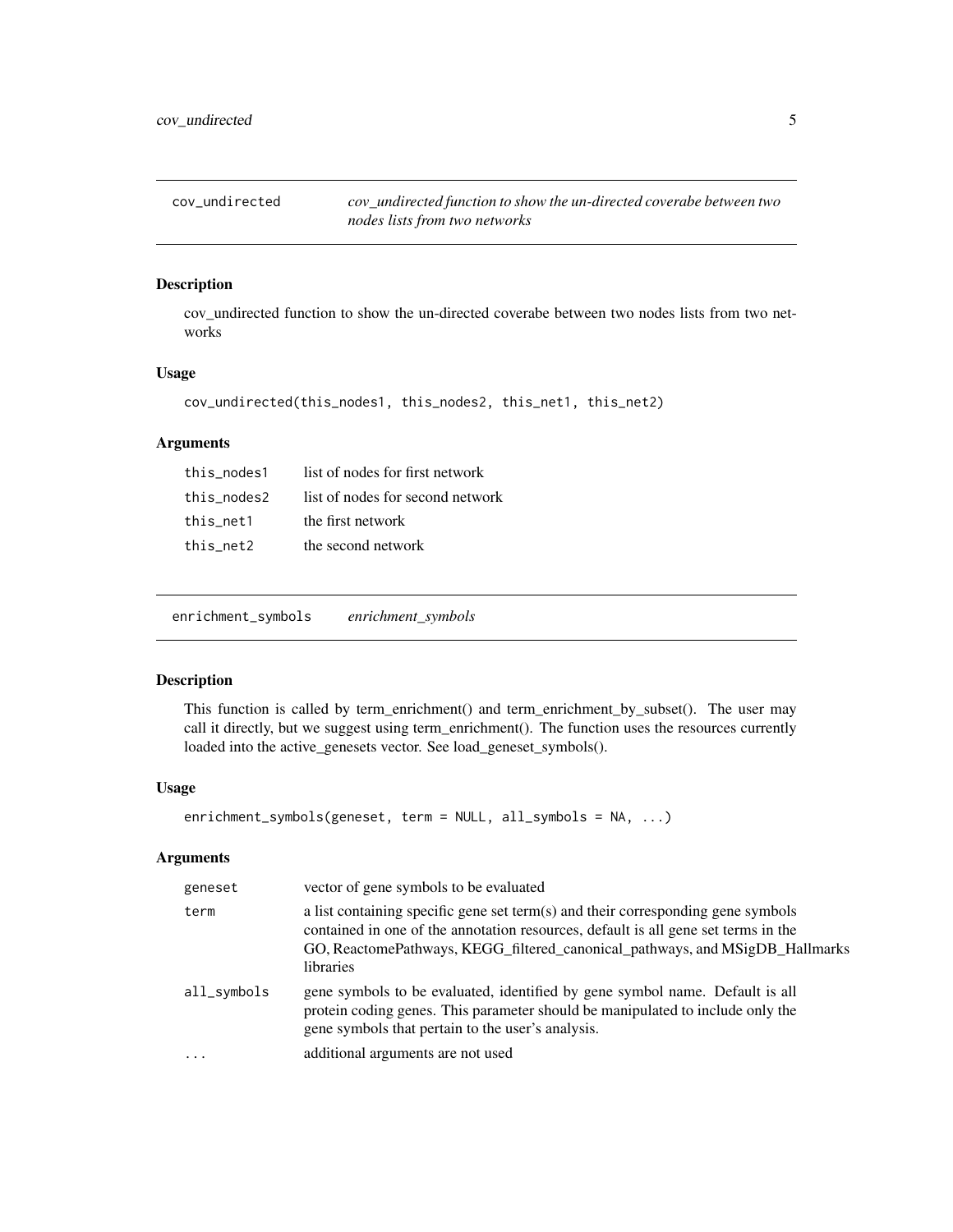#### <span id="page-5-0"></span>Details

Outputs a data frame containing the gene set name, a hypergeometric-test p value, the number of genes from the input gene list that occur in the gene set, the number of genes in the gene set, the gene symbols for the genes in the input gene list, and the q value.

#### Value

results matrix of input gene list compared to active gene sets. Q value is calculated using entire group of active gene sets.

#### Examples

```
require(RITANdata)
myGeneSet <- c('BRCA1','RAD51C','VAV1','HRAS','ABCC1','CYP1B1','CYP3A5')
## Not run:
## We suggest using term_enrichment() instead. E.g.:
e <- term_enrichment(myGeneSet, 'GO')
## End(Not run)
## But, you may use enrichment_symbols() directly for an individual term:
load_geneset_symbols('GO')
e <- enrichment_symbols(myGeneSet, 'DNA_repair', all_symbols = cached_coding_genes)
print(e)
## Not run:
## Gene set enrichment using intersection of gene symbols
## provided in geneset parameter and all protein coding genes.
enrichment_symbols(geneset = vac1.day0vs31.de.genes)
## choose which terms to evaluate
t <- active_genesets[1:5]
## Test enrichment of that set of terms
enrichment_symbols(geneset = vac1.day0vs31.de.genes, term = t)
## End(Not run)
```
geneset\_overlap *geneset\_overlap*

#### Description

Return assymetric matrix of the fraction of genes shared between sets. E.G. The fraction of the first set that is "covered" by or "overlaps" the second set.

#### Usage

```
geneset_overlap(s1, s2 = s1, s.size = unlist(lapply(s1, length)))
```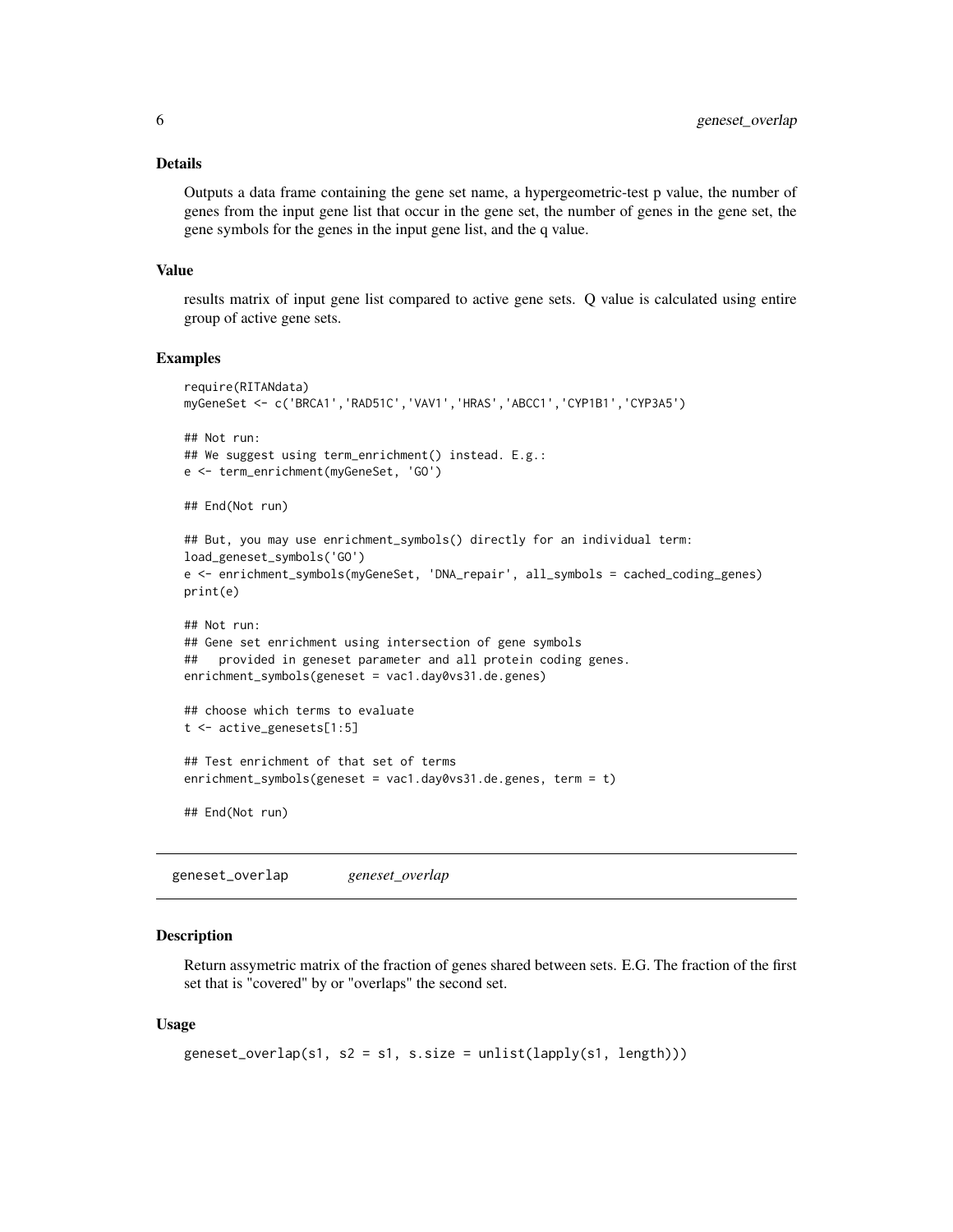#### <span id="page-6-0"></span>Arguments

| s1     | The first geneset                                                                                   |
|--------|-----------------------------------------------------------------------------------------------------|
| s2     | the second geneset                                                                                  |
| s.size | Denominator used in each comparison. The default is to determint the lengths<br>of elements in "s1" |

#### Value

results matrix of input gene list compared to active gene sets. Q value is calculated using entire group of active gene sets.

#### Examples

```
require(RITANdata)
r <- geneset_overlap( geneset_list$MSigDB_Hallmarks, geneset_list$NetPath_Gene_regulation )
heatmap(r, col = rev(gray(seq(0,1,length.out = 15))) )summary(c(r))
```
icon\_single\_within *icon\_single\_within interconnectivity score within a network*

#### Description

icon\_single\_within interconnectivity score within a network

#### Usage

```
icon_single_within(nodes = NULL, net = NULL, s = 10, verbose = TRUE)
```

| nodes   | the node labels to use                           |
|---------|--------------------------------------------------|
| net     | the network to use                               |
| - S     | [10] the number of repeated random draws to make |
| verbose | [TRUE] if more verbose output should be shown    |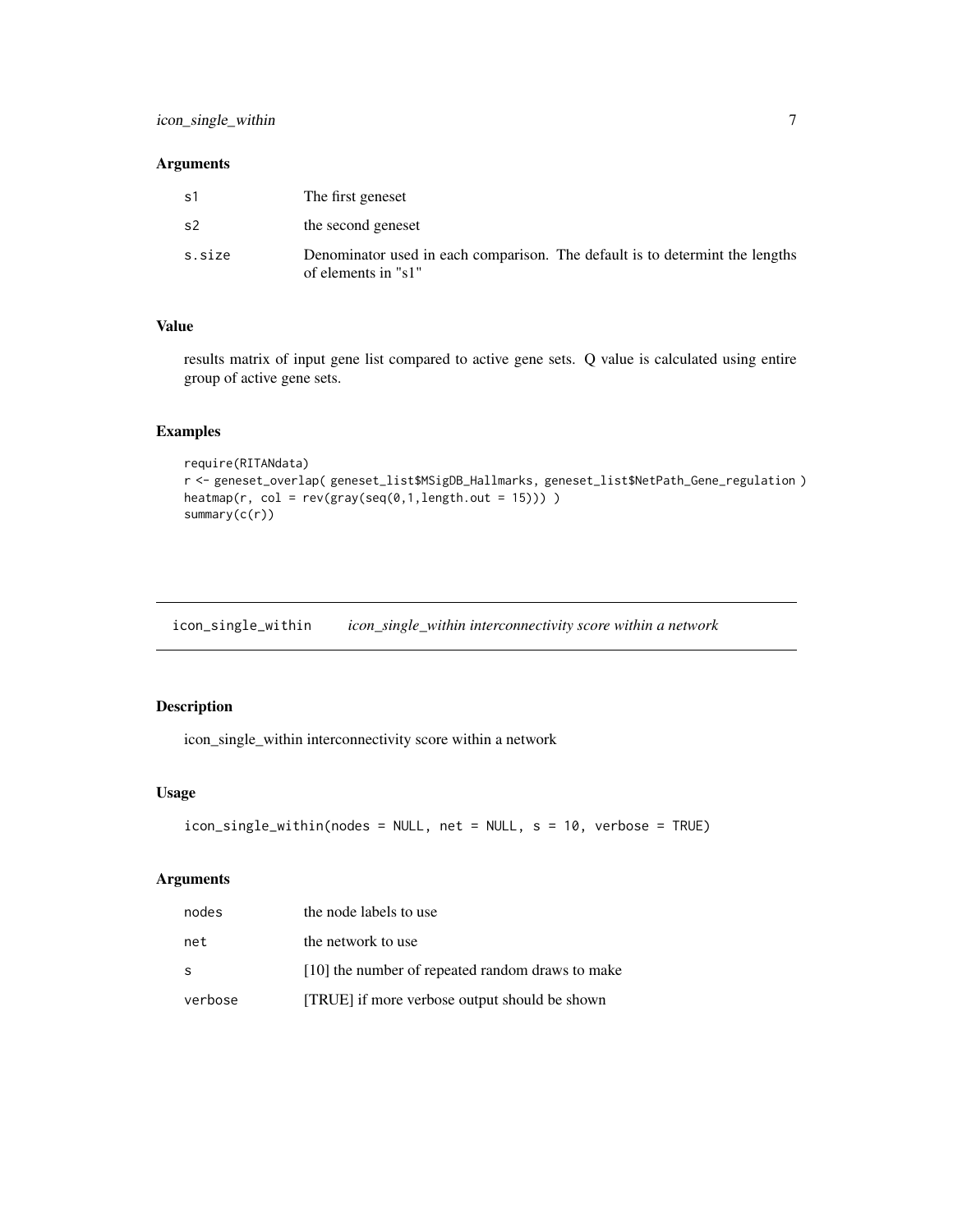<span id="page-7-0"></span>icon\_test *icon\_test*

#### Description

"icon" is an abbreviation for the "interconnectivity" of a network or graph.

#### Usage

```
icon_test(nodes1 = NULL, nodes2 = NULL, s = 100, verbose = TRUE, ...)
```
#### Arguments

| nodes1  | [NULL] the first network. See network_overlap().                   |
|---------|--------------------------------------------------------------------|
| nodes2  | [NULL] the second network. See network_overlap().                  |
| S       | [100] the number of random permutations to make.                   |
| verbose | [TRUE] Extent of text shown in the console.                        |
|         | Additional argumethes are passed on to the specific test performed |

#### Details

This function handles different inputs and directs them to the appropriate "icon" testing method. Depending on the values given to "nodes1" and "nodes2," a different specific test is performed.

Note that the specific functions called make use of the "param" attribute of each input. These parameters are populated by network\_overlap() so that the permutation reflects the exact procedure that was done to generate "nodes1" and/or "nodes2."

#### Value

metrics and significance of the network overlap

#### Examples

```
## Not run:
icon_test( nodes1=n, s=10)
```
## End(Not run)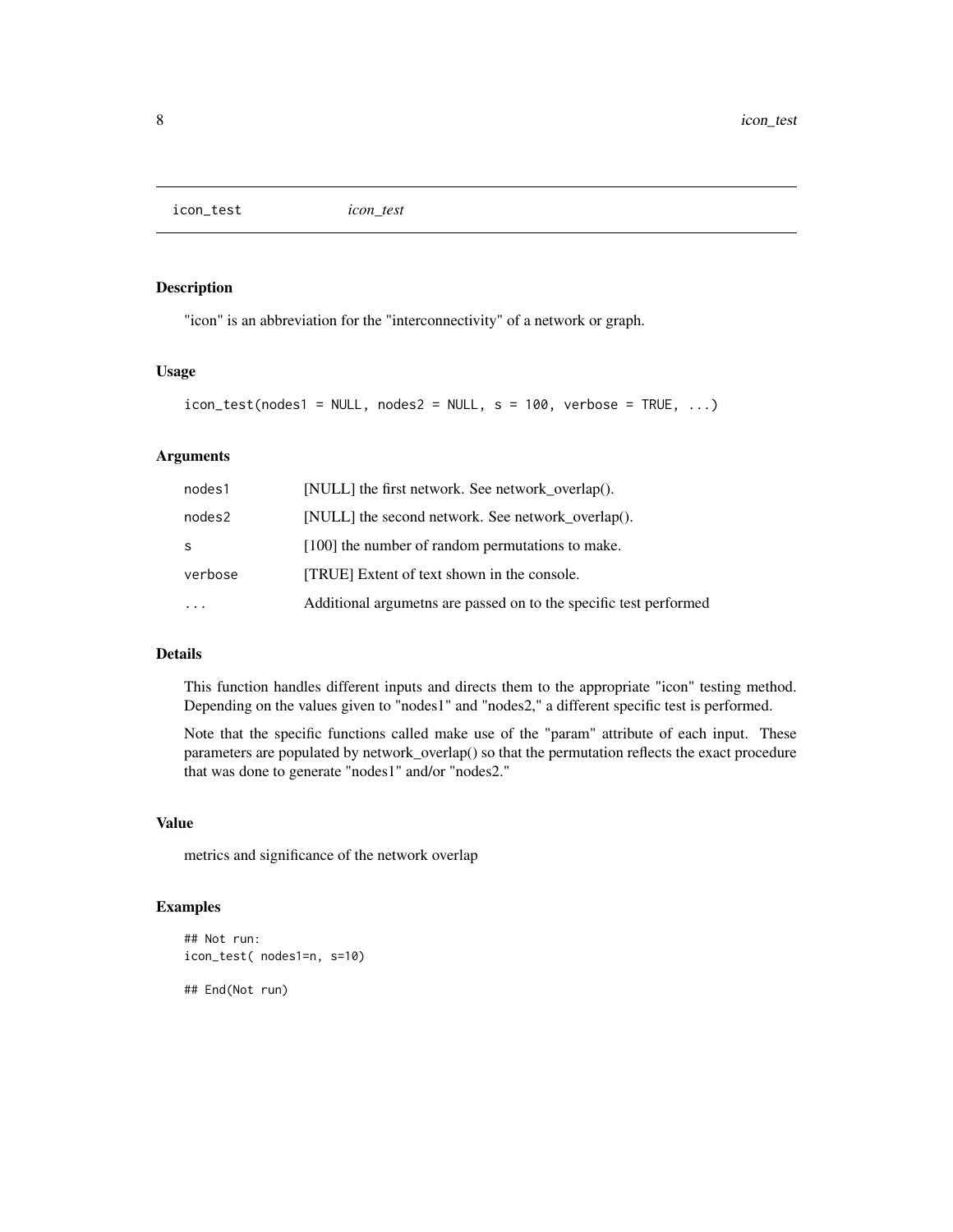<span id="page-8-0"></span>load\_all\_protein\_coding\_symbols *load\_all\_protein\_coding\_symbols*

#### Description

The character array returned is, by default, all human protein coding gene symbols. This variable defines the "universe of possible genes" for use in enrichment. Users should load a different "universe" or filter this one down to the most appropriate setting for their current study. For example, if running RNA-Seq, genes are in the universie if they are detected in any sample.

#### Usage

```
load_all_protein_coding_symbols()
```
#### Value

A unique list of gene symbols for protein coding genes according to EnsDb.Hsapiens.v86

load\_geneset\_symbols *load\_geneset\_symbols*

#### **Description**

For most applications, this function is used internally by term\_enrichment(). Users may call this function directly in some cases to force FDR adjustment to be across multiple resources. See Vignette for more details.

#### Usage

```
load_geneset_symbols(gmt = NA, gmt_dir = "", verbose = TRUE)
```

| gmt     | Either 1) name of pre-loaded resource (i.e. names (geneset list)) or 2) gmt file<br>containing annotation resources for enrichment annotation |
|---------|-----------------------------------------------------------------------------------------------------------------------------------------------|
| gmt_dir | location of gmt file named in gmt parameter                                                                                                   |
| verbose | print results to screen                                                                                                                       |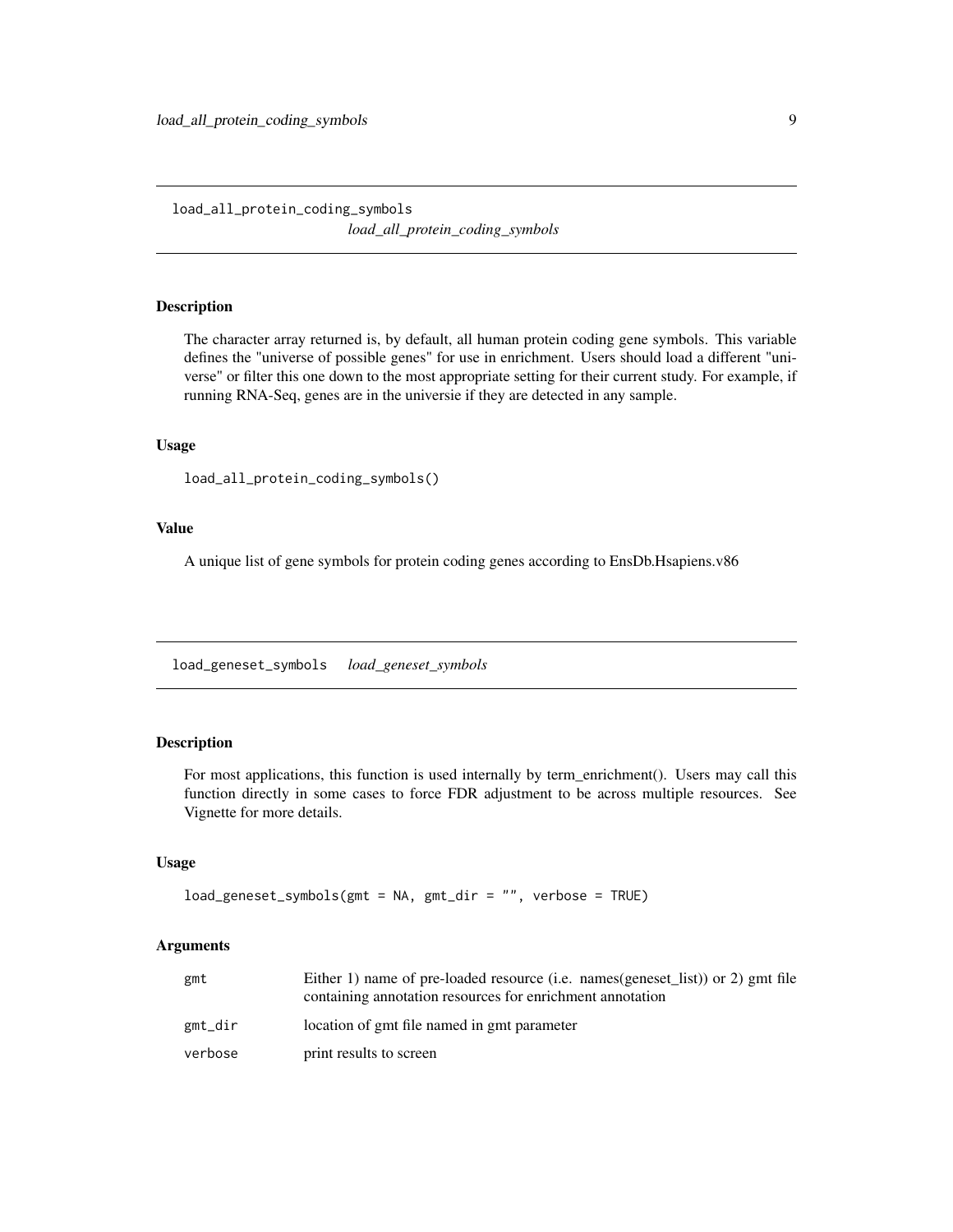#### <span id="page-9-0"></span>Details

load\_geneset\_symbols allows the user to specify an annotation resource (e.g. Gene Ontology terms) to use in enrichment analysis. The expectation is that the annotation resource contains of at least one set of genes in the form of a list. The RITAN package comes with 15 pre-loaded annotation resources. The default active annotation resources are GO, ReactomePathways, KEGG filtered canonical pathways, and MSigDB\_Hallmarks.

The result of calling this function is to set the variable "active\_genesets" which will be used by further functions.

#### Value

R list object named active\_genesets

#### Examples

```
## Load generic GO-slim terms
require(RITANdata)
load_geneset_symbols("GO_slim_generic")
print(length(active_genesets))
print(head(active_genesets[[1]]))
## Not run:
## load the default set of resources into "active_genesets"
load_geneset_symbols()
## Use only the Reactome Pathways annotation resource.
load_geneset_symbols(gmt="ReactomePathways")
## Suppresses output message describing the annotation resource and size.
load_geneset_symbols(gmt="ReactomePathways", verbose=FALSE)
## To list the available resources within RITAN:
print(names(geneset_list))
## You can also load your own data
load_geneset_symbols(gmt="myFile.gmt")
```
## End(Not run)

network\_overlap *network\_overlap*

#### Description

network\_overlap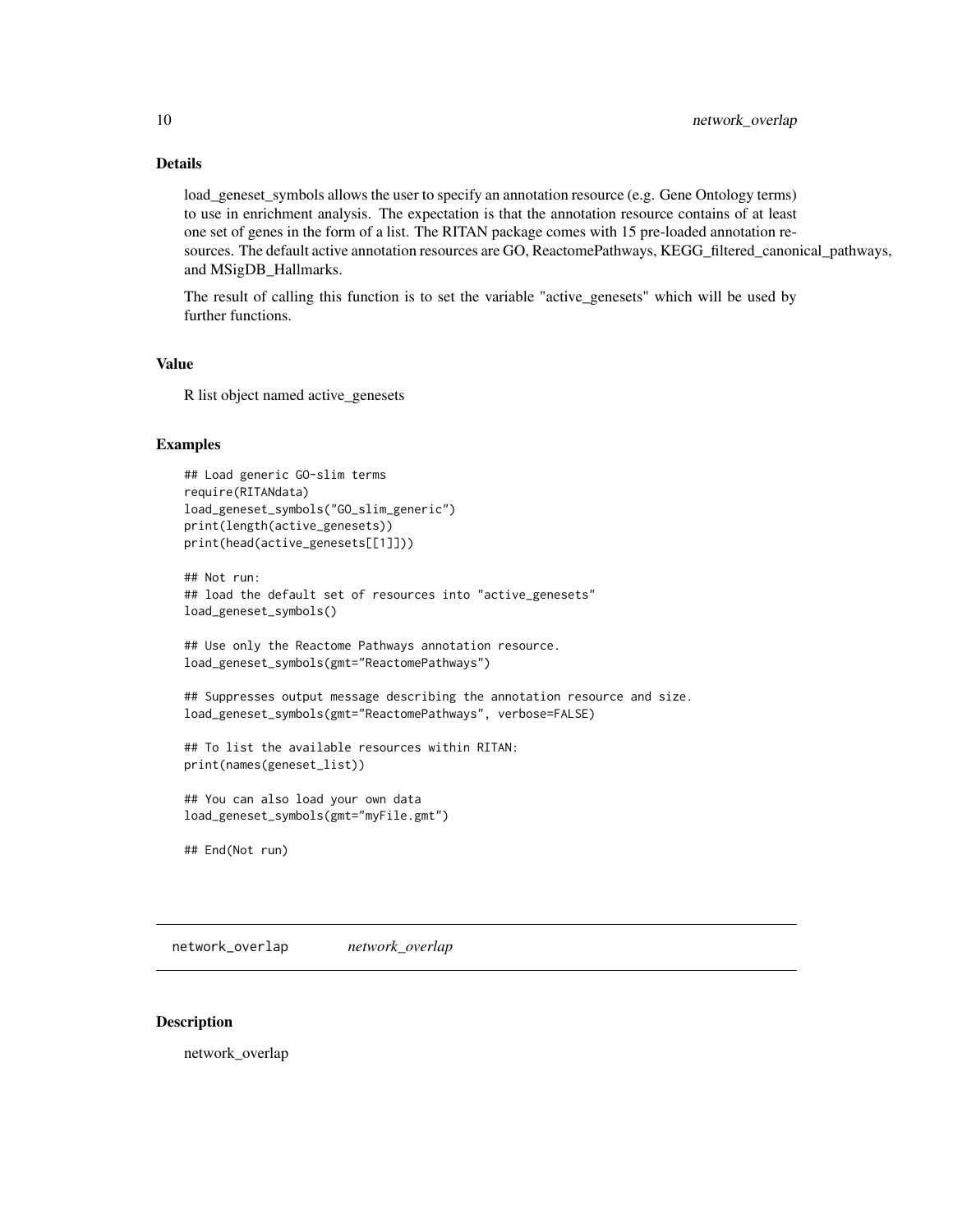#### network\_overlap 11

#### Usage

```
network_overlap(
 gene_list = NA,
 resources = c("PID", "TFe", "dPPI", "CCSB", "STRING"),
 minStringScore = 700,
 minHumanNetScore = 0.4,
 minScore = 0,verbose = TRUE,
 dedup = TRUE,directed_net = FALSE,
  include_neighbors = FALSE,
 STRING_cache_directory = NA,
 STRING_species = 9606,
 STRING_version = "10"
)
```
#### Arguments

| gene_list                         | A list of genes to use. The function will identify edges across resources for or<br>among these genes; identify the induced subnetwork around the gene_list.                                                                                                      |  |
|-----------------------------------|-------------------------------------------------------------------------------------------------------------------------------------------------------------------------------------------------------------------------------------------------------------------|--|
| resources                         | Name of network resource(s) to use.                                                                                                                                                                                                                               |  |
|                                   | minStringScore If STRING is among the resources, only edges of at least the indicated score<br>will be included.                                                                                                                                                  |  |
| minHumanNetScore                  |                                                                                                                                                                                                                                                                   |  |
|                                   | If HumanNet is among the resources, only edges of at least the indicated score<br>will be included.                                                                                                                                                               |  |
| minScore                          | Same as above, but used for any other networks where "score" is provided                                                                                                                                                                                          |  |
| verbose                           | If TRUE (default), the function will update the user on what it is doing and how<br>many edges are identified for each resource.                                                                                                                                  |  |
| dedup                             | If TRUE (Default = TRUE), remove edges reported by multiple resources. The<br>edge type will be a semi-colon delimited list of the resources that had reported<br>the interaction.                                                                                |  |
| directed net<br>include_neighbors | Logical indicating if the network resources should be interpreted as directed.                                                                                                                                                                                    |  |
|                                   | Logical to include 1st neighbors of "gene_list" (genes not in gene_list, but di-<br>rectly connected to them) in the induced subnetwork.                                                                                                                          |  |
| STRING_cache_directory            |                                                                                                                                                                                                                                                                   |  |
|                                   | A direcotry where STRING data files are cached to speed up subsequent queries;<br>no need to re-download. If NA (the default), caches STRING data in your<br>Rpackages directory. If "", uses a temporary directory that is cleared when the<br>R-session closes. |  |
|                                   | STRING_species Sepcies taxon ID (number) to use in searching STRING data. (Default = $9606$ )                                                                                                                                                                     |  |
|                                   | STRING_version Version of the STRING database (Default = $"10"$ )                                                                                                                                                                                                 |  |

#### Value

Data table describing the induced subnetwork for "gene\_list" across the requested resources.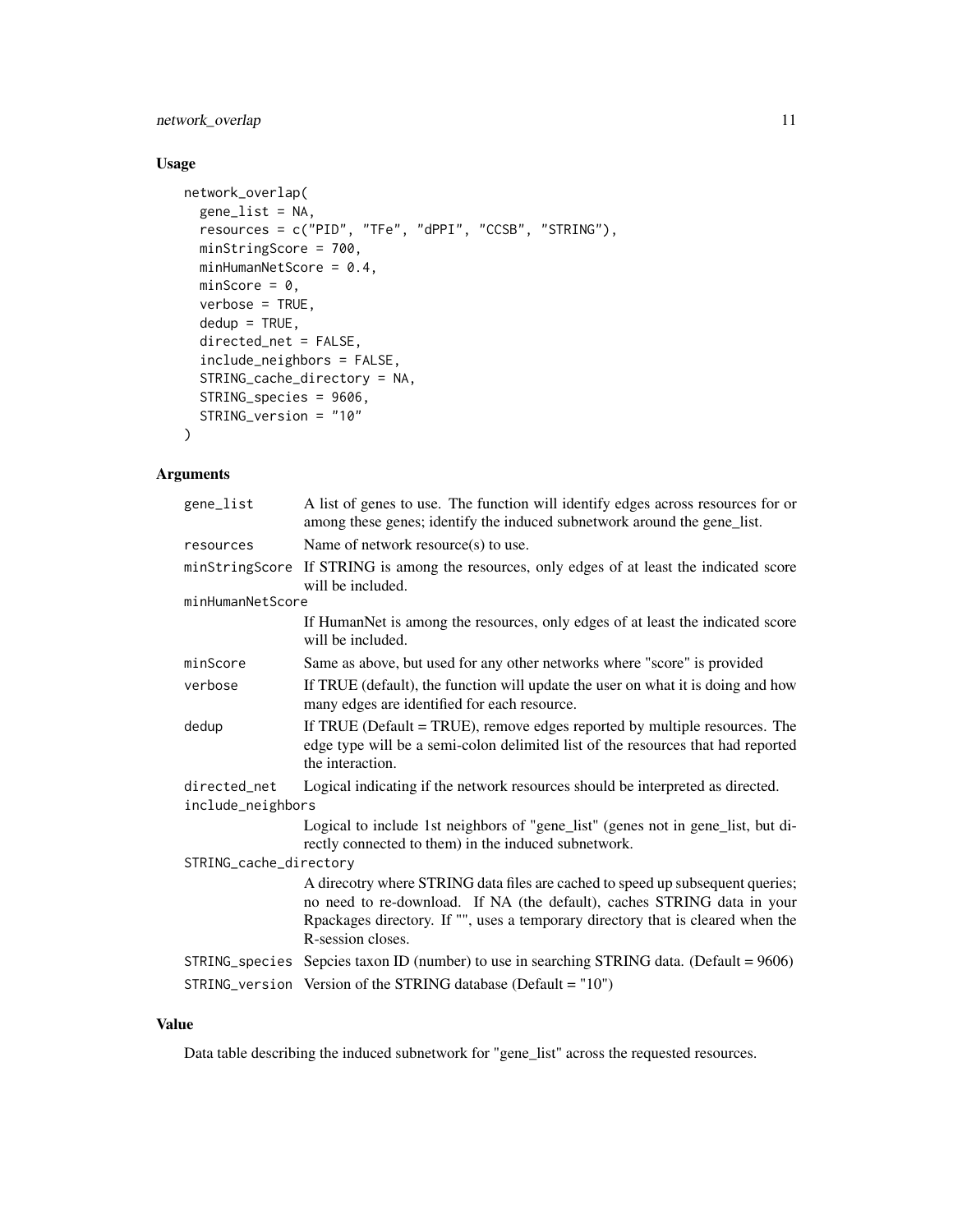#### Examples

```
## Get interactions among a list of genes from the PID: Pathway Interaction Database
require(RITANdata)
myGeneSet <- c('BRCA1','RAD51C','VAV1','HRAS','ABCC1','CYP1B1','CYP3A5')
sif <- network_overlap( myGeneSet, resources = 'PID')
print(sif)
## Not run:
## Get the PPI network induced by genes within myGeneSet
## Use 4 seperate resources, but trim STRING to only include more confident interactions
sif <- network_overlap( myGeneSet, c('dPPI','PID','CCSB','STRING'), minStringScore = 500 )
## End(Not run)
```
plot.term\_enrichment *plot.term\_enrichment*

#### Description

plot.term\_enrichment

#### Usage

## S3 method for class 'term\_enrichment'  $plot(x = NA, min_q = 0.05, max_t, = 25, extend_m = c(0, 10, 0, 0), ...)$ 

#### Arguments

| $\mathsf{x}$ | data frame returned by term_enrichment                                                                                                                          |
|--------------|-----------------------------------------------------------------------------------------------------------------------------------------------------------------|
| $min_q$      | Only q-values more significant than this threshold will be plotted. Default $=$<br>0.05.                                                                        |
| max_terms    | Up to max_terms will be plotted. Default = $25$ .                                                                                                               |
| extend_mar   | Term names can be long. We attempt to keep them readable by extending the<br>left-hand-side margins automatically. Default = $c(0,10,0,0)$ added to par()\$mar. |
| $\ddotsc$    | Additional arguments are passed on to plot()                                                                                                                    |

#### Value

silent return from plot

#### Examples

```
require(RITANdata)
e <- term_enrichment(vac1.day0vs31.de.genes, resources = 'GO_slim_generic')
plot(e, min_q = .1)
```
<span id="page-11-0"></span>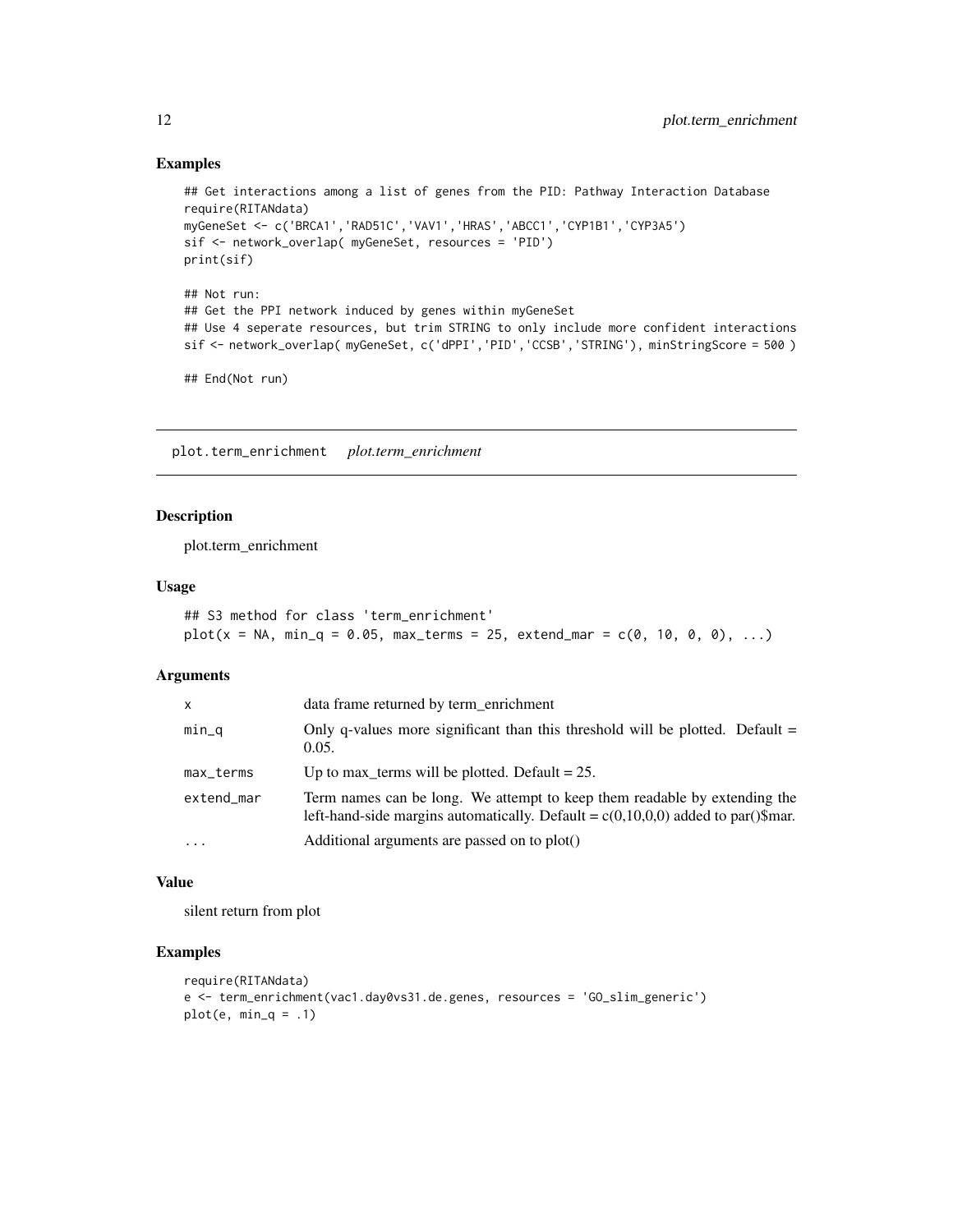<span id="page-12-0"></span>plot.term\_enrichment\_by\_subset *plot.term\_enrichment\_by\_subset*

#### Description

plot.term\_enrichment\_by\_subset

#### Usage

```
## S3 method for class 'term_enrichment_by_subset'
plot(
  x,
  show_values = TRUE,
  annotation_matrix = NA,
  low = "white",high = "#2166AC",
  return_ggplot_object = FALSE,
  label\_size_x = 16,
  label\_angle_x = -30,
  label_size_y = 9,
 wrap_y_labels = 20,
  grid_line_color = "white",
 mid = 0,cap = NA,
 annotation_palates = c("Reds", "Greens", "Purples", "Greys", "BuPu", "RdPu", "BrBG",
    "PiYG", "Spectral"),
  annotation\_legend_x = -0.3,
  trim_resource_names = TRUE,
  ...
)
```

| X                    | data frame returned by term_enrichment_by_subset                                           |  |
|----------------------|--------------------------------------------------------------------------------------------|--|
| show_values          | True or False, plot values on the heatmap                                                  |  |
| annotation_matrix    |                                                                                            |  |
|                      | a matrix() of group-levile characteristics - same number of columns as "m"                 |  |
| low                  | color for low end of range                                                                 |  |
| high                 | color for high end of range                                                                |  |
| return_ggplot_object |                                                                                            |  |
|                      | logical flag (default FALSE) that if TRUE, the ggplot object for the plot is re-<br>turned |  |
| label_size_x         | size of text for x label. Default lable_size_ $x=16$                                       |  |
| label_angle_x        | angle for text for x label. Default is -30 degrees                                         |  |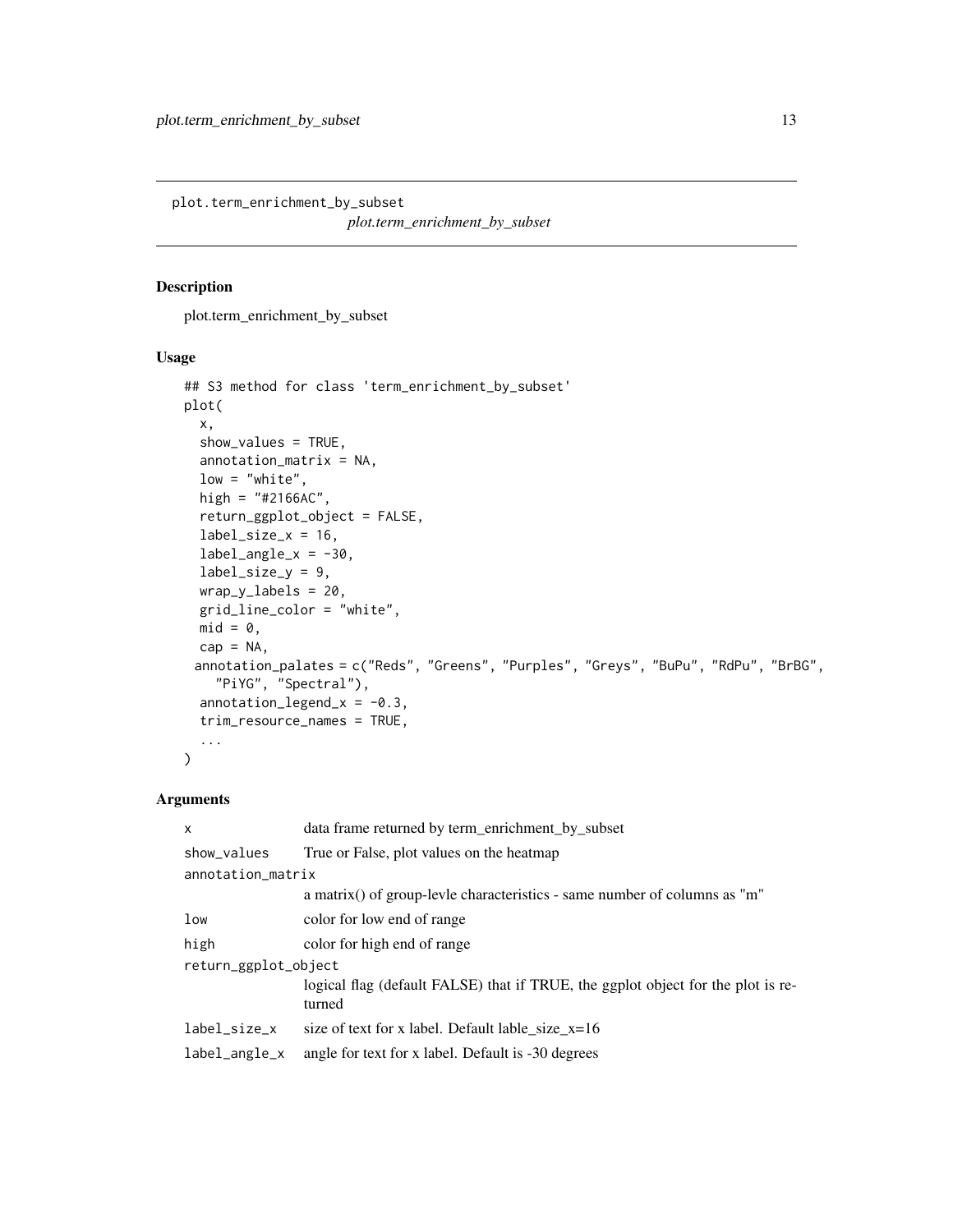<span id="page-13-0"></span>

| label_size_y        | size of text for y label. Default label_size_y=9                                                                                                                                                      |
|---------------------|-------------------------------------------------------------------------------------------------------------------------------------------------------------------------------------------------------|
| wrap_y_labels       | Number of characters to wrap row labels                                                                                                                                                               |
| grid_line_color     |                                                                                                                                                                                                       |
|                     | color o grid lines between cells. Default is white.                                                                                                                                                   |
| mid                 | sets lower threshold for color scale                                                                                                                                                                  |
| cap                 | Clip numeric values to this maximum threshold                                                                                                                                                         |
| annotation_palates  |                                                                                                                                                                                                       |
|                     | Color palates (RColorBrewer) used for each row of the annotation matrix                                                                                                                               |
| annotation_legend_x |                                                                                                                                                                                                       |
|                     | offset for placing the legend                                                                                                                                                                         |
| trim_resource_names |                                                                                                                                                                                                       |
|                     | [TRUE] remove any text in rownames preceeding a period characte. This con-<br>vension is usually used in RITAN to prepend the resource name to the term<br>name, which may not be needed in plotting. |
| $\cdot$             | further areguments are not used at this time. If the user wants to modify the plot,<br>use return_ggplot_object = $TRUE$ .                                                                            |

#### Value

silent return, unless return\_ggplot\_object==TRUE. Then, the ggplot object for the plot is returned.

#### Examples

```
## Create list of gene sets to evaluate.
## This example is from a vaccine study where we pre-generated differentially expressed genes.
## This object will be passed to the groups parameter.
require(RITANdata)
vac1.de.genes <- list(vac1.day0vs31.de.genes, vac1.day0vs56.de.genes)
names(vac1.de.genes) <- c("Day0vs31", "Day0vs56")
print(str(vac1.de.genes))
## Not run:
## Run term_enrichment_by_subset on the two results.
## This function usually takes a few seconds to a minute to run.
m <- term_enrichment_by_subset(groups = vac1.de.genes, q_value_threshold = .9)
summary(m)
plot( m, label_size_y = 4, show_values = FALSE )
```
## End(Not run)

readGMT *readGMT*

#### Description

Created for simplification of reading .gmt files into RITAN.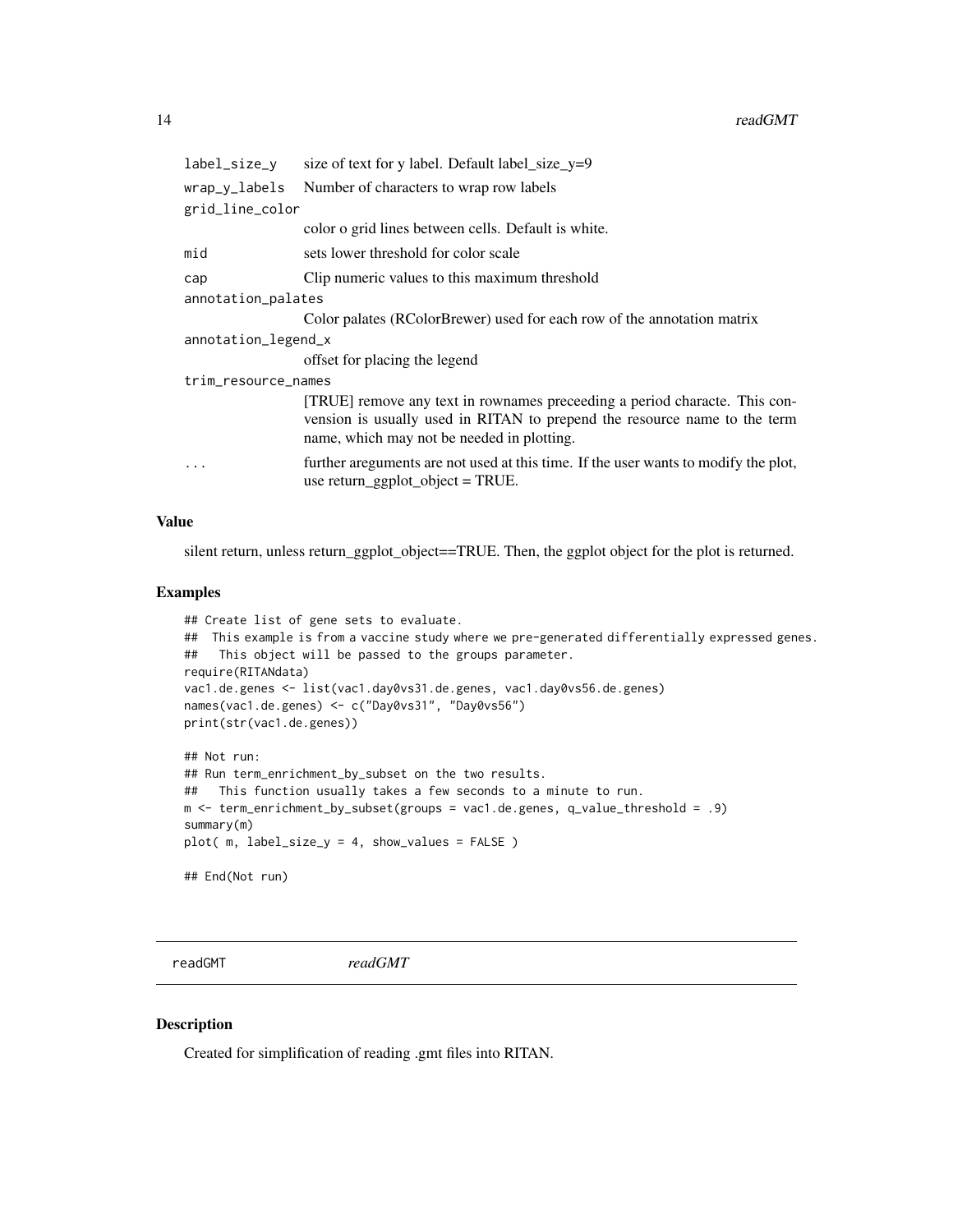#### <span id="page-14-0"></span>readSIF and the contract of the contract of the contract of the contract of the contract of the contract of the contract of the contract of the contract of the contract of the contract of the contract of the contract of th

#### Usage

 $readGMT(f = NA)$ 

#### Arguments

f GMT file name. Please provide a full path if the file is not in the current working directory.

#### Value

A list() where the name of each entry is the term (first column of GMT file) and the value is a chr array of genes associated with the term.

#### Examples

```
# Make an example list() to show the GMT format
set <- list( term1=c('gene_name1','gene_name2'),
             term2=c('gene_name3','gene_name4','gene_name5') )
## Not run:
# Write a GMT file for "set"
writeGMT( set, 'my_file.gmt' )
# Reading GMT files
geneset <- readGMT( 'my_file.gmt' )
# Additional GMT files are available from multiple sources.
# We recommend:
# http://software.broadinstitute.org/gsea/msigdb/
## End(Not run)
```
readSIF *readSIF*

#### Description

This function reads a data table into R; the data table describes network interactions. It is named for the Simple Interaction Format (SIF), but can read any data table if the users identifies which columns contain the pertinent data (see below).

#### Usage

```
readSIF(
  file = NA,
  header = FALSE,
  sep = "\t",
  as.is = TRUE,
```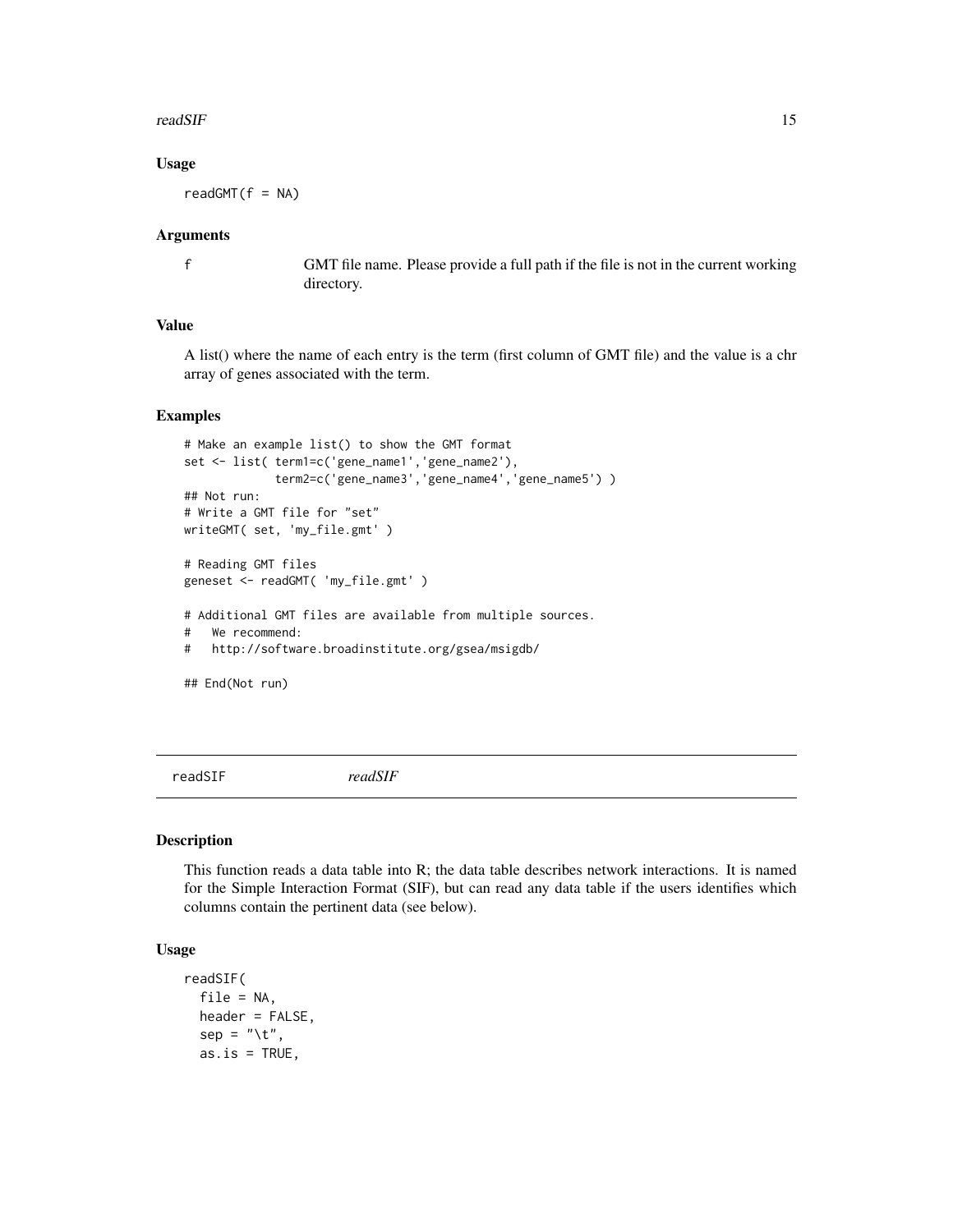16 readSIF

```
p1 = 1,
  p2 = 2,
  et = 3,
  score = NA,
  ...
\mathcal{L}
```
#### Arguments

| file           | location of file                                                                                                                                               |
|----------------|----------------------------------------------------------------------------------------------------------------------------------------------------------------|
| header         | indicator of presense of header on file.                                                                                                                       |
| sep            | file delimiter - used by read.table()                                                                                                                          |
| as.is          | logical (default TRUE)                                                                                                                                         |
| p1             | Column number for the 1st entity. Default $= 1$ .                                                                                                              |
| p <sub>2</sub> | Column number for the 2nd entity. Default $= 2$ .                                                                                                              |
| et             | Column number for the edge type. Default $= 3$ . Optionally, it may be a string<br>label to be used as the edge type for all interactions from the input file. |
| score          | Column number for edge scores or weights. Default $= NA$ (no score read).                                                                                      |
| $\cdots$       | Other options to read.table().                                                                                                                                 |

#### Details

The SIF file format is a 3-column format, with an optional 4th column: <entity-1><tab><edgetype><tab><entity-2><tab><score>

Entities may be genes, proteins, metabolites, etc. The edge type typically conveys the type of relationship that exists between the two entities, such as physical interaciton, phosphorylation, or activation.

#### Value

Returns a data.frame with 3 (or 4) columns of data.

#### Examples

```
# Make a simple example to show the SIF file format
s <- matrix(c('gene1','gene2','PPI',
              'gene1','gene3','Chip-Seq',
              'gene4','gene5','PPI'), ncol=3, byrow=TRUE)
## Not run:
# Read a SIF file
write.table( s, "myFile.sif", sep='\t', col.names=FALSE, row.names=FALSE )
sif <- readSIF("myFile.sif")
## End(Not run)
```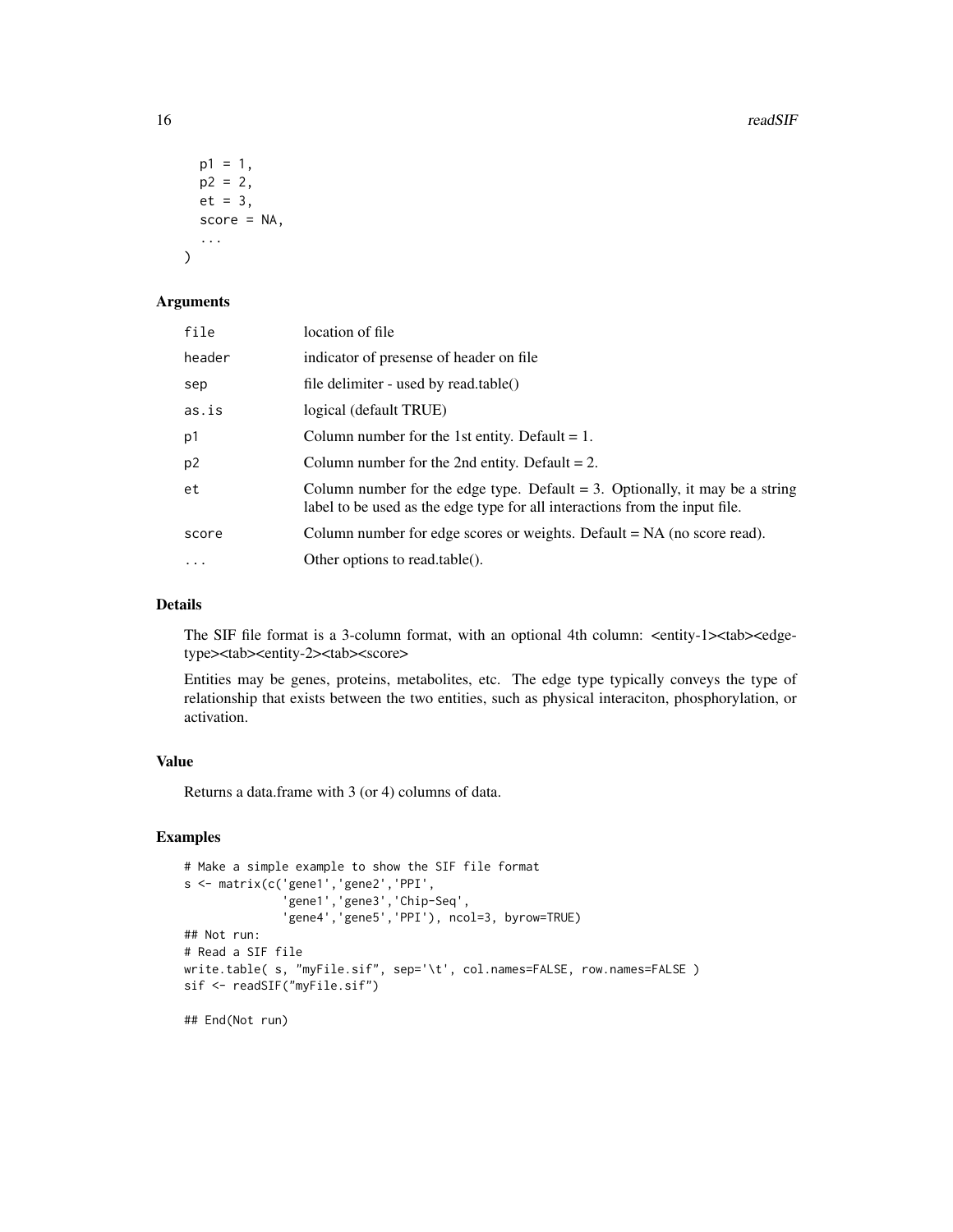<span id="page-16-0"></span>resource\_reduce *resource\_reduce Merge terms across resources to reduce the number of redundant and semi-redundant terms*

#### Description

resource\_reduce Merge terms across resources to reduce the number of redundant and semi-redundant terms

#### Usage

```
resource_reduce(genesets = NULL, min_overlap = 0.8, verbose = TRUE)
```
#### Arguments

| genesets    | the input genesets to consider. May be from one or multiple resources. |
|-------------|------------------------------------------------------------------------|
| min_overlap | terms that share at least this fraction of genes will be merged        |
| verbose     | if TRUE, print status and summary output                               |

#### Value

the list of terms, after merging to reduce redundnat and semi-redundant terms

#### Examples

require(RITANdata) r <- resource\_reduce( geneset\_list\$DisGeNet )

show\_active\_genesets\_hist

*show\_active\_genesets\_hist*

#### Description

function to plot distribution of size of active\_genesets object

#### Usage

show\_active\_genesets\_hist(nbins = 50, ...)

| nbins    | Number of bins to include in histogram    |
|----------|-------------------------------------------|
| $\cdots$ | further argumants are passed on to plot() |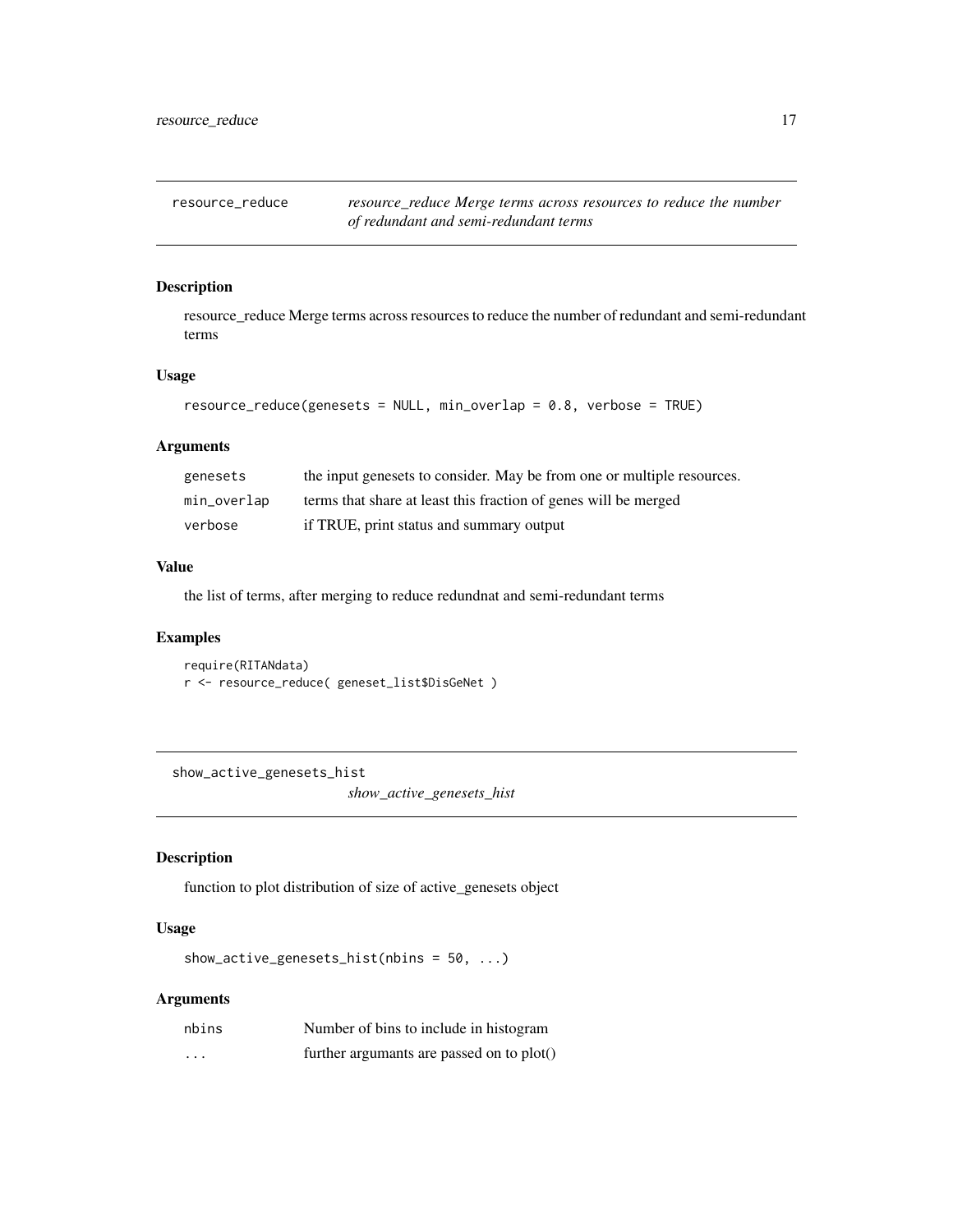#### Value

NULL. The plot is shown.

#### Examples

```
require(RITANdata)
load_geneset_symbols('GO_slim_generic')
show_active_genesets_hist()
```
## Not run: ## Show the distribution of geneset sizes for the default set of geneset resources load\_geneset\_symbols() show\_active\_genesets\_hist()

```
## Show the distribution of geneset sizes for a specific resource
load_geneset_symbols(gmt="ReactomePathways")
show_active_genesets_hist()
```
## End(Not run)

summary.term\_enrichment

*summary.term\_enrichment*

#### Description

summary.term\_enrichment

#### Usage

```
## S3 method for class 'term_enrichment'
summary(object, ...)
```
#### Arguments

| object   | data frame returned by term_enrichment()  |
|----------|-------------------------------------------|
| $\cdots$ | Further arguments are passed on to head() |

#### Value

the data.frame of top enrichment results

#### Examples

```
require(RITANdata)
e <- term_enrichment( vac1.day0vs31.de.genes, "MSigDB_Hallmarks" )
summary(e, n=3)
```
<span id="page-17-0"></span>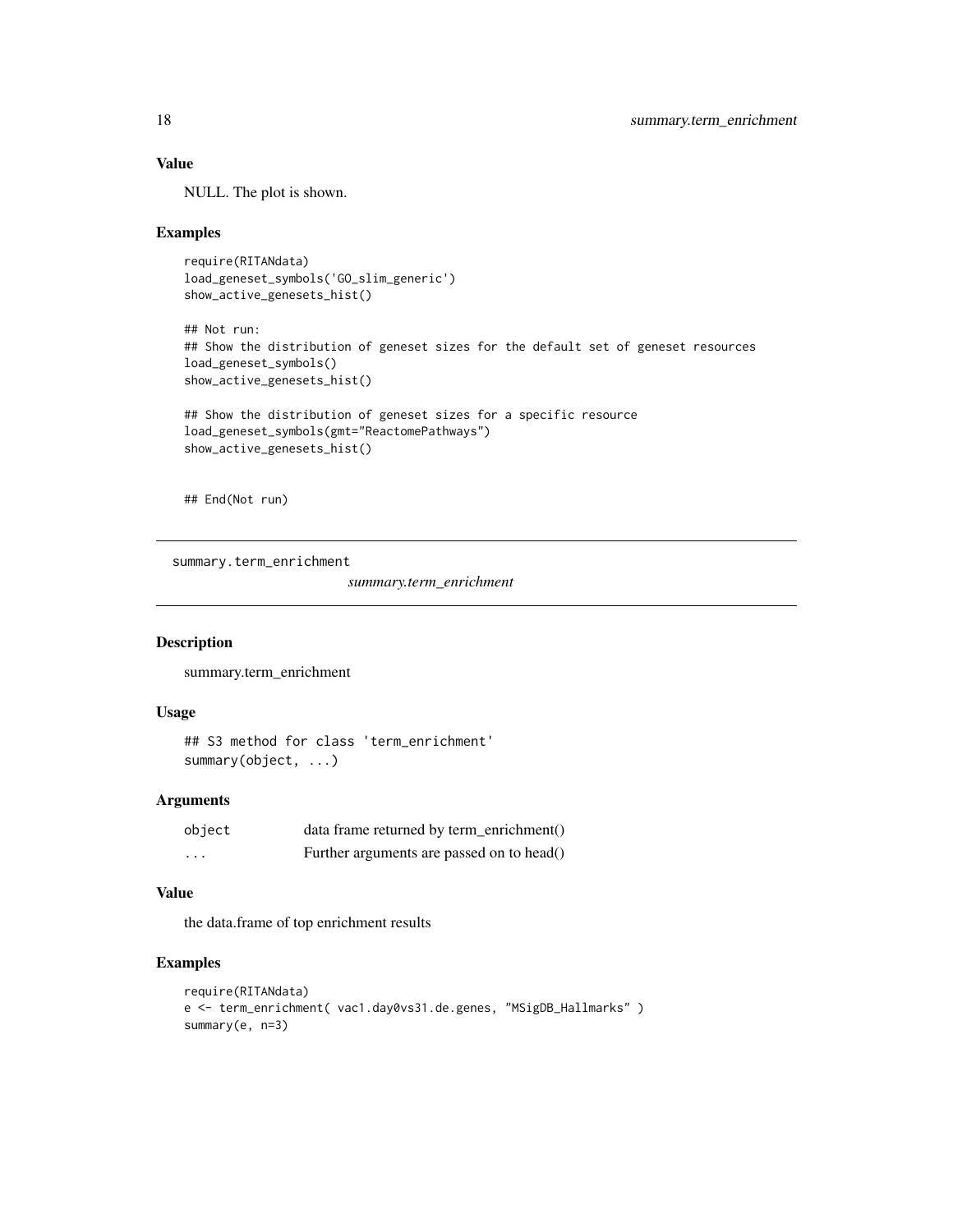<span id="page-18-0"></span>summary.term\_enrichment\_by\_subset

*summary.term\_enrichment\_by\_subset*

#### Description

summary.term\_enrichment\_by\_subset

#### Usage

```
## S3 method for class 'term_enrichment_by_subset'
summary(object, verbose = TRUE, ...)
```
#### Arguments

| object  | $data frame returned by term enrichment by subset()$       |
|---------|------------------------------------------------------------|
| verbose | if TRUE (default), print a header describing the data type |
| $\cdot$ | Further arguments are passed on to head()                  |

#### Value

the data.frame of top enrichment results

#### Examples

```
require(RITANdata)
vac1.de.genes <- list(vac1.day0vs31.de.genes, vac1.day0vs56.de.genes)
names(vac1.de.genes) <- c("Day0vs31", "Day0vs56")
e <- term_enrichment_by_subset(vac1.de.genes, "MSigDB_Hallmarks", q_value_threshold = 0.1 )
summary(e)
```
term\_enrichment *term\_enrichment*

#### Description

term\_enrichment evaluates the input gene list for enrichment within each of the annotation resources. This differs from the enrichment\_symbols function which evaluates the gene list for enrichment against all of the annotation resources grouped together.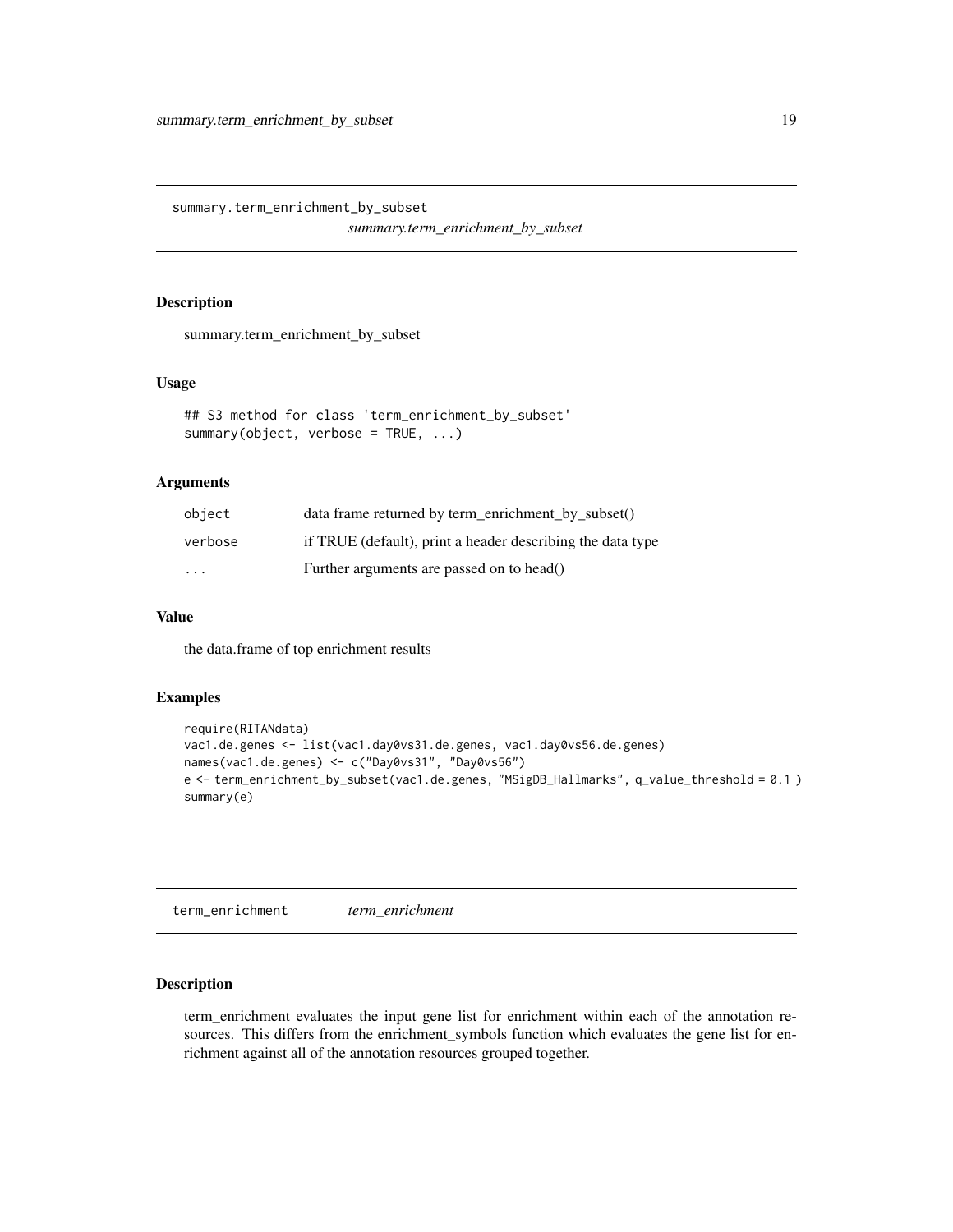#### Usage

```
term_enrichment(
  geneset,
  resources = resources.default,
 report_resources_separately = FALSE,
 verbose = TRUE,
  all_symbols = NA,
 filter_to_intersection = FALSE,
  ...
\mathcal{L}
```
#### Arguments

| geneset                     | vector of gene symbols to be evaluated                                                                                                                                 |  |
|-----------------------------|------------------------------------------------------------------------------------------------------------------------------------------------------------------------|--|
| resources                   | list containing the reference gene sets to test for enrichment                                                                                                         |  |
| report_resources_separately |                                                                                                                                                                        |  |
|                             | logical (default FALSE) flag to report enrichments seperately for each requested<br>resource, or to combine them and produce FDR adjustment across the combined<br>set |  |
| verbose                     | print the top results for each annotation resource                                                                                                                     |  |
| all_symbols                 | the background/global set of gene symbols (study dependent; we provide all<br>protien coding genes as a default)                                                       |  |
| filter_to_intersection      |                                                                                                                                                                        |  |
|                             | [FALSE] should the background and foreground genesets be subsetted to one<br>another?                                                                                  |  |
| .                           | further arguments are passed on to enrichment_symbols()                                                                                                                |  |

#### Value

results matrix of input gene list compared to active gene sets. Q value is calculated within each of the active gene sets.

#### Examples

```
## Check if there is enrichment for any "Hallmark" functions within a input set of genes
require(RITANdata)
myGeneSet <- c('BRCA1','RAD51C','VAV1','HRAS','ABCC1','CYP1B1','CYP3A5')
e <- term_enrichment(myGeneSet, "MSigDB_Hallmarks")
print( e[1:2, -6] )
```

```
## Not run:
term_enrichment(geneset = vac1.day0vs31.de.genes)
term_enrichment(geneset = vac1.day0vs31.de.genes, resources = "MSigDB_Hallmarks")
vac1.day0v31.enrichment <- term_enrichment(geneset = vac1.day0vs31.de.genes, verbose = FALSE)
```
## End(Not run)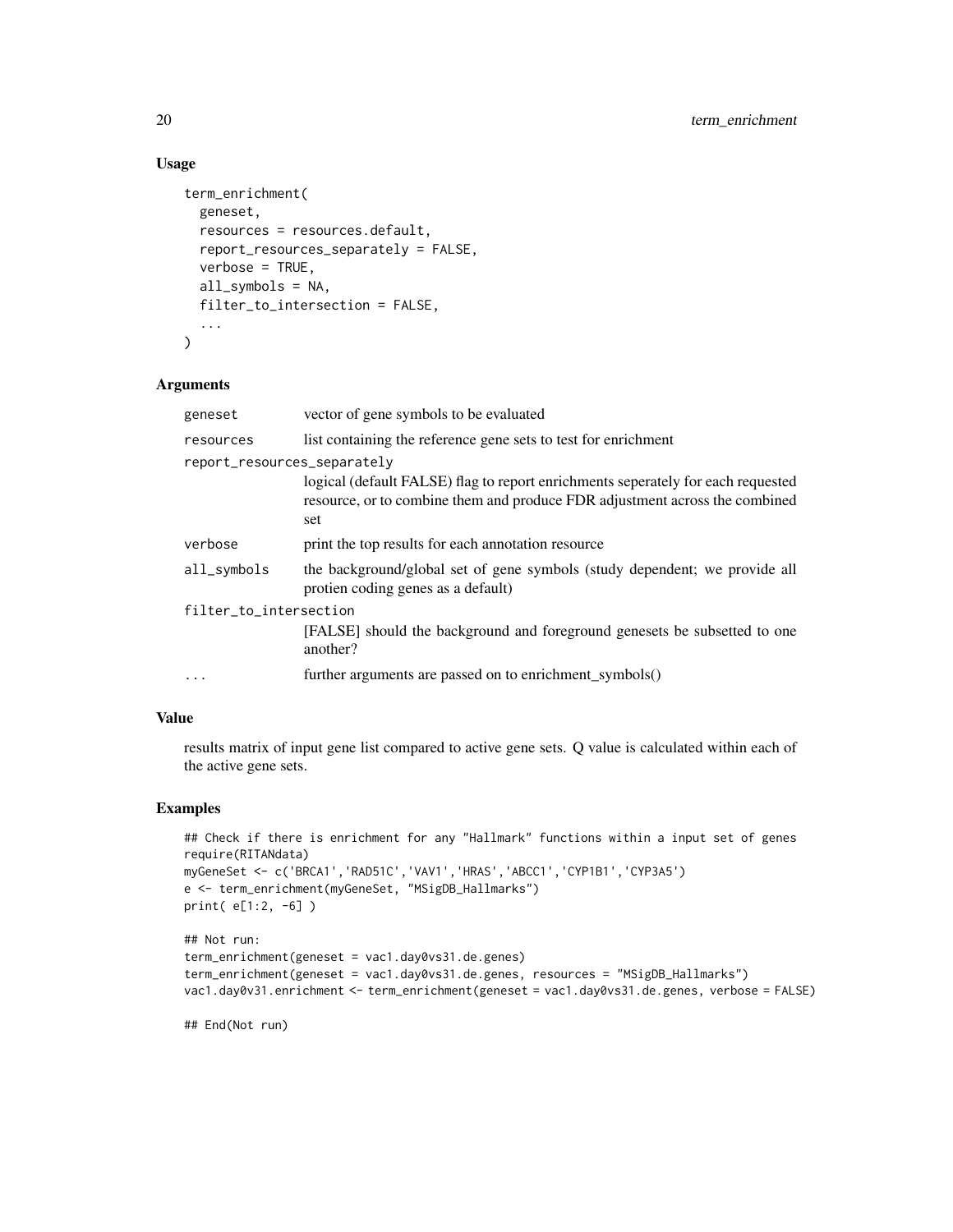<span id="page-20-0"></span>term\_enrichment\_by\_subset

*term\_enrichment\_by\_subset*

#### Description

Run enrichment simultaneously across a group of prioritized gene lists. For example, in a time course dataset, one may have a different list of genes that are differentially expressed at each time point. This function facilitates rapid evaluation of term enrichment across time point comparisons. Alternatively, one may have a different list of differentially expressed genes by drug treatment, environmental condition, ect.

#### Usage

```
term_enrichment_by_subset(
  groups = NA,
  resources = resources.default,
  q_value_\text{threshold} = 0.01,
  verbose = TRUE,
  display_type = "q",
  phred = TRUE,
  ...
\mathcal{L}
```
#### Arguments

| groups            | A list() of genes for enrichment. Each entry in the list() is an input set of genes.<br>Enrichment is performed for each of these entries.                         |
|-------------------|--------------------------------------------------------------------------------------------------------------------------------------------------------------------|
| resources         | character vector for which resources to use in enrichment                                                                                                          |
| q_value_threshold |                                                                                                                                                                    |
|                   | minimum q-value (FDR adjusted p-value) in any group for the term to be in-<br>cluded in results                                                                    |
| verbose           | print additional status updates on what the function is doing                                                                                                      |
| display_type      | Flag for which data type will be returned. One of "q" (default) for q-values, "p"<br>for unadjusted p-values, or "n" for the number of genes overlapping the term. |
| phred             | Logical flag (default TRUE) to return the -log10 of p/q values                                                                                                     |
| .                 | Further arguments are passed on to enrichment_symbols()                                                                                                            |

#### Value

Returns a term-by-study matrix of enrichment values (value determined by "display\_type")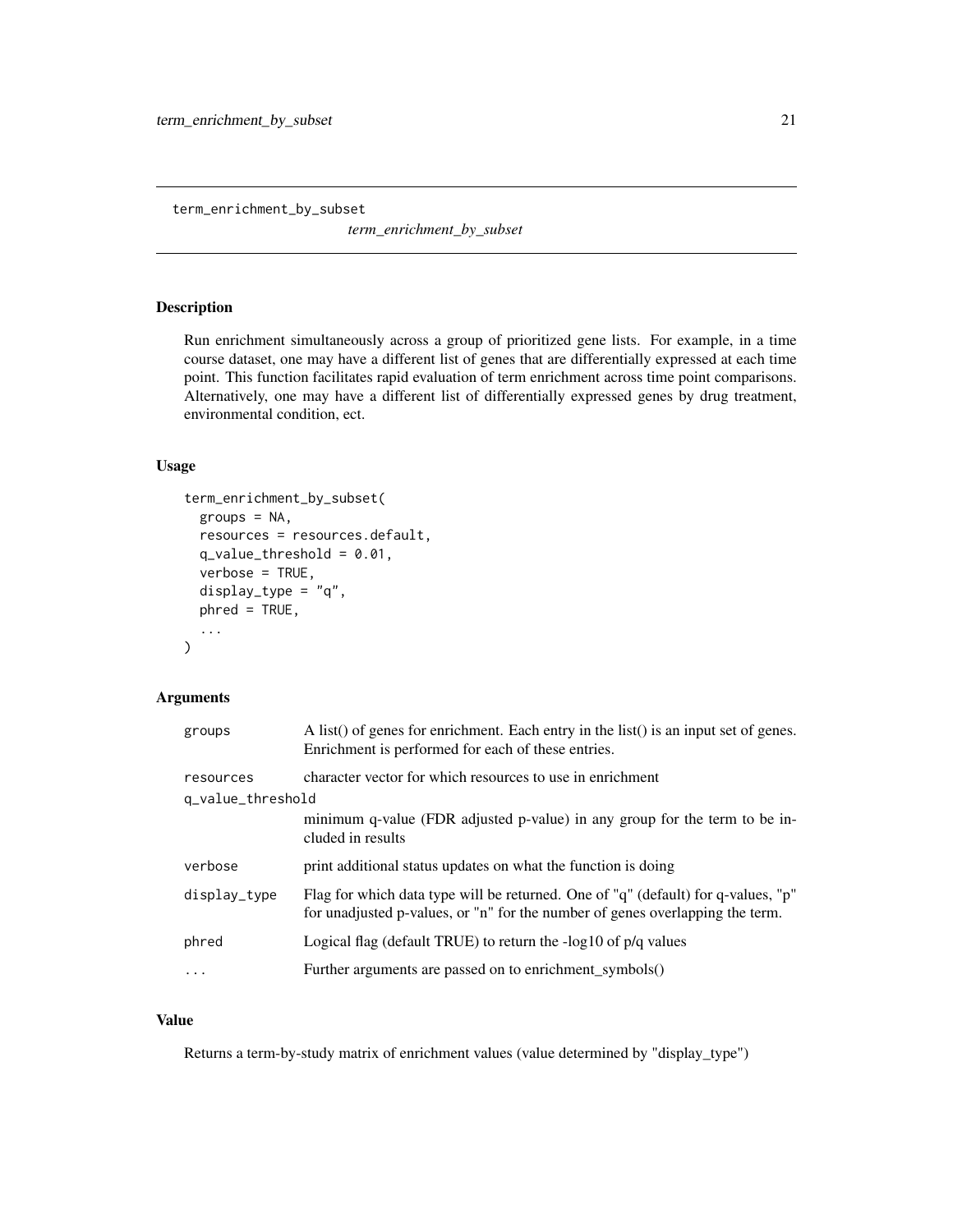#### <span id="page-21-0"></span>Examples

```
## Create list of gene sets to evaluate.
## This example is from a vaccine study where we pre-generated differentially expressed genes.
## This object will be passed to the groups parameter.
require(RITANdata)
vac1.de.genes <- list(vac1.day0vs31.de.genes, vac1.day0vs56.de.genes)
names(vac1.de.genes) <- c("Day0vs31", "Day0vs56")
print(str(vac1.de.genes))
## Not run:
## Run term_enrichment_by_subset on the two results.
## This function usually takes a few seconds to a minute to run.
m <- term_enrichment_by_subset(groups = vac1.de.genes, q_value_threshold = .9)
summary(m)
plot( m, label_size_y = 4, show_values = FALSE )
## End(Not run)
```
vac1.day0vs31.de.genes

*This dataset is included as an example in the package:*

#### Description

This dataset is included as an example in the package:

#### Usage

vac1.day0vs31.de.genes

#### Format

An object of class character of length 669.

#### Value

differentially expressed genes at 31 days post-vaccination with vaccine1

#### References

<https://www.ncbi.nlm.nih.gov/pubmed/26755593>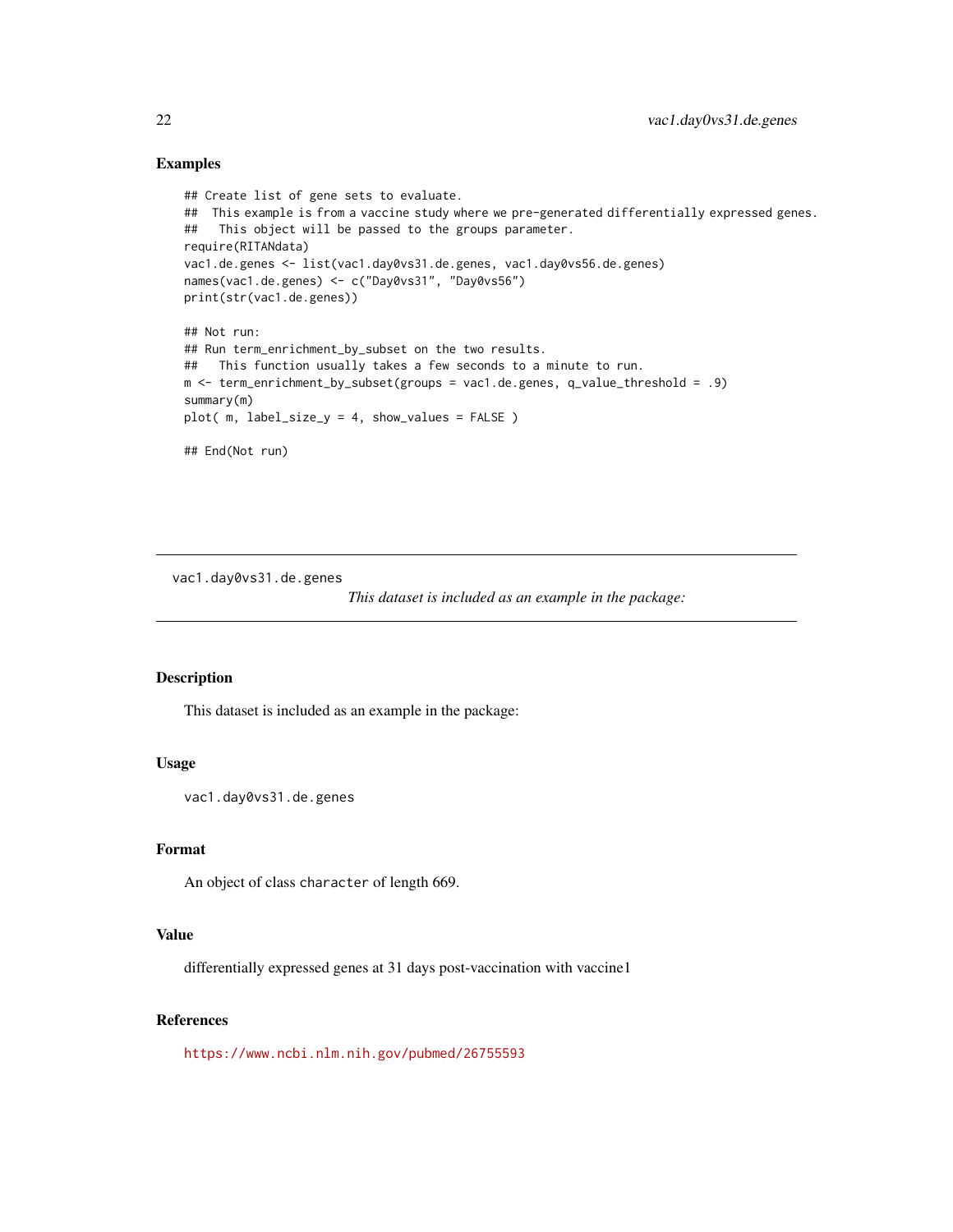#### <span id="page-22-0"></span>vac1.day0vs56.de.genes 23

#### Examples

```
## Not run:
#data("vac1.day0vs31.de.genes")
te <- term_enrichment(geneset = vac1.day0vs31.de.genes)
## End(Not run)
```
vac1.day0vs56.de.genes

*This dataset is included as an example in the package:*

#### Description

This dataset is included as an example in the package:

#### Usage

vac1.day0vs56.de.genes

#### Format

An object of class character of length 471.

#### Value

differentially expressed genes at 56 days post-vaccination with vaccine1

#### References

<https://www.ncbi.nlm.nih.gov/pubmed/26755593>

#### Examples

```
## Not run:
#data("vac1.day0vs56.de.genes")
te <- term_enrichment(geneset = vac1.day0vs56.de.genes)
```
## End(Not run)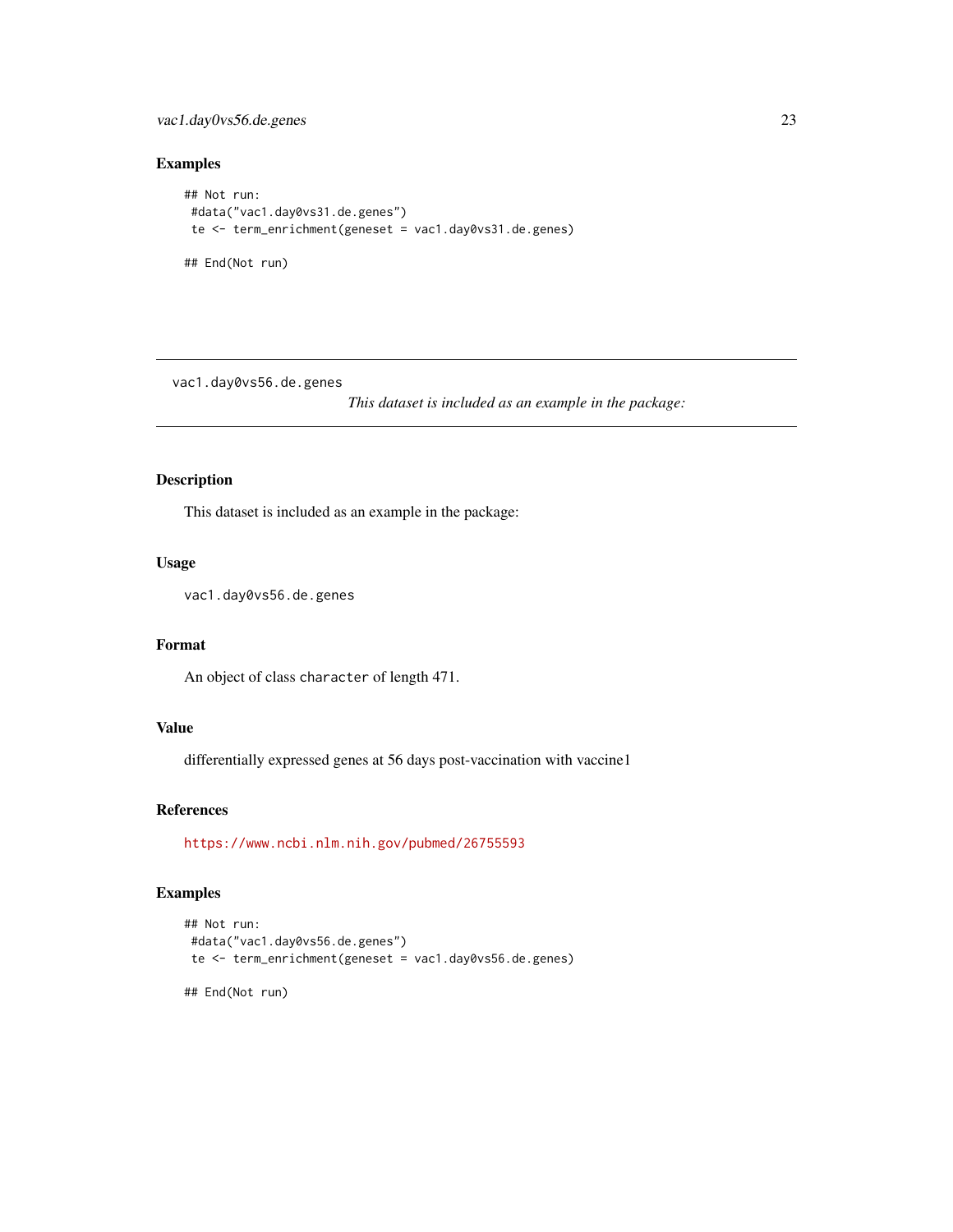```
vac2.day0vs31.de.genes
```
*This dataset is included as an example in the package:*

#### Description

This dataset is included as an example in the package:

#### Usage

```
vac2.day0vs31.de.genes
```
#### Format

An object of class character of length 522.

#### Value

differentially expressed genes at 31 days post-vaccination with vaccine2

#### References

<https://www.ncbi.nlm.nih.gov/pubmed/26755593>

#### Examples

```
## Not run:
#data("vac2.day0vs31.de.genes")
te <- term_enrichment(geneset = vac2.day0vs31.de.genes)
## End(Not run)
```
vac2.day0vs56.de.genes

*This dataset is included as an example in the package:*

#### Description

This dataset is included as an example in the package:

#### Usage

vac2.day0vs56.de.genes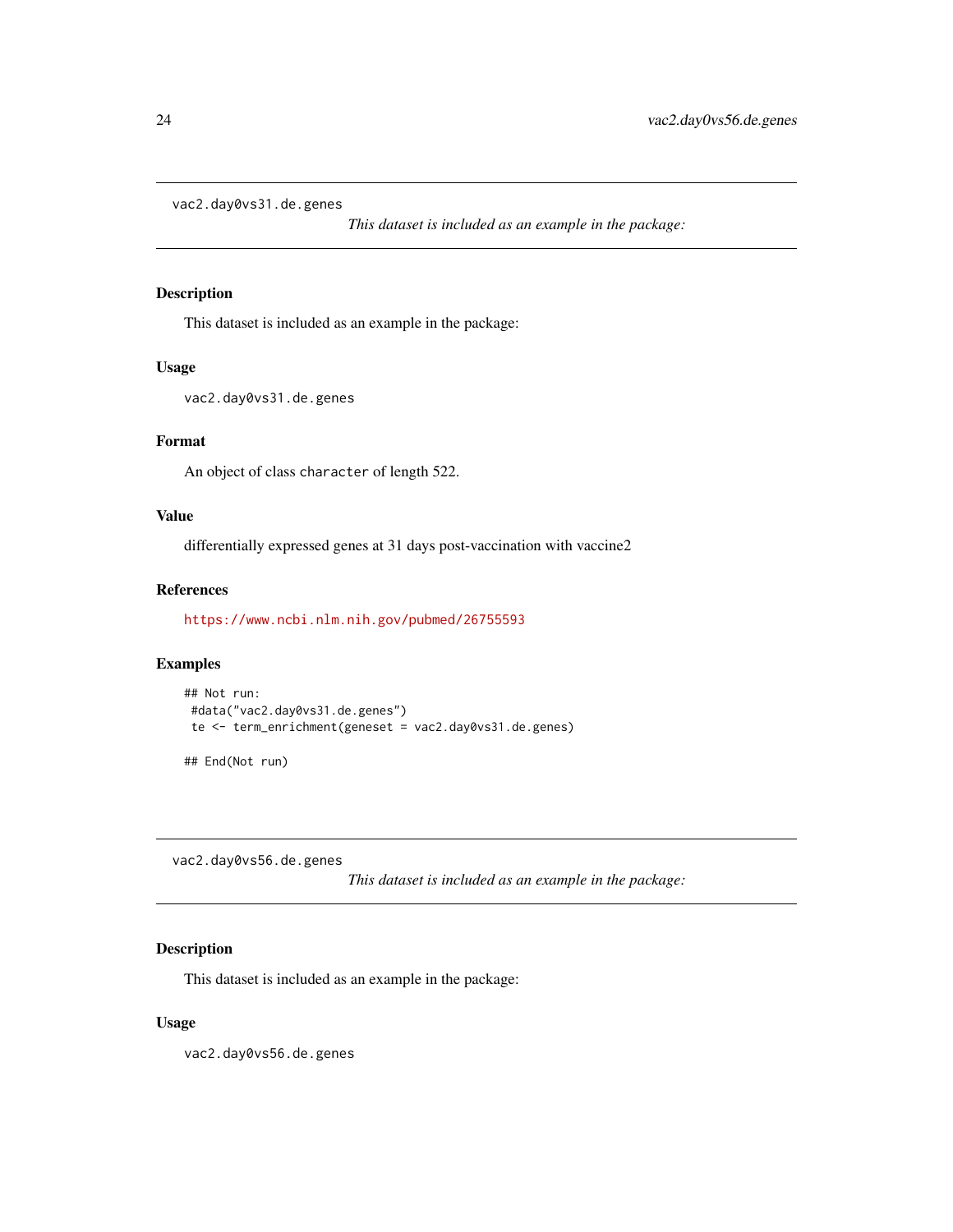#### <span id="page-24-0"></span>writeGMT 25

#### Format

An object of class character of length 660.

#### Value

differentially expressed genes at 56 days post-vaccination with vaccine2

#### References

<https://www.ncbi.nlm.nih.gov/pubmed/26755593>

#### Examples

```
## Not run:
#data("vac2.day0vs56.de.genes")
te <- term_enrichment(geneset = vac2.day0vs56.de.genes)
```

```
## End(Not run)
```
writeGMT *writeGMT*

#### Description

Created for future use and simplification of writing .gmt files from the package.

#### Usage

 $writeGMT(s, file = NA, link = rep("", length(s)))$ 

#### Arguments

| - S  | list of gene sets in current R session. Each entry will become a row in the GMT<br>file.                                  |
|------|---------------------------------------------------------------------------------------------------------------------------|
| file | file name to write to                                                                                                     |
| link | default is "". This is the second column of a GMT file and is usually a hyperlink<br>or note about the origin of the term |

#### Value

Nothing is returned. A file is written.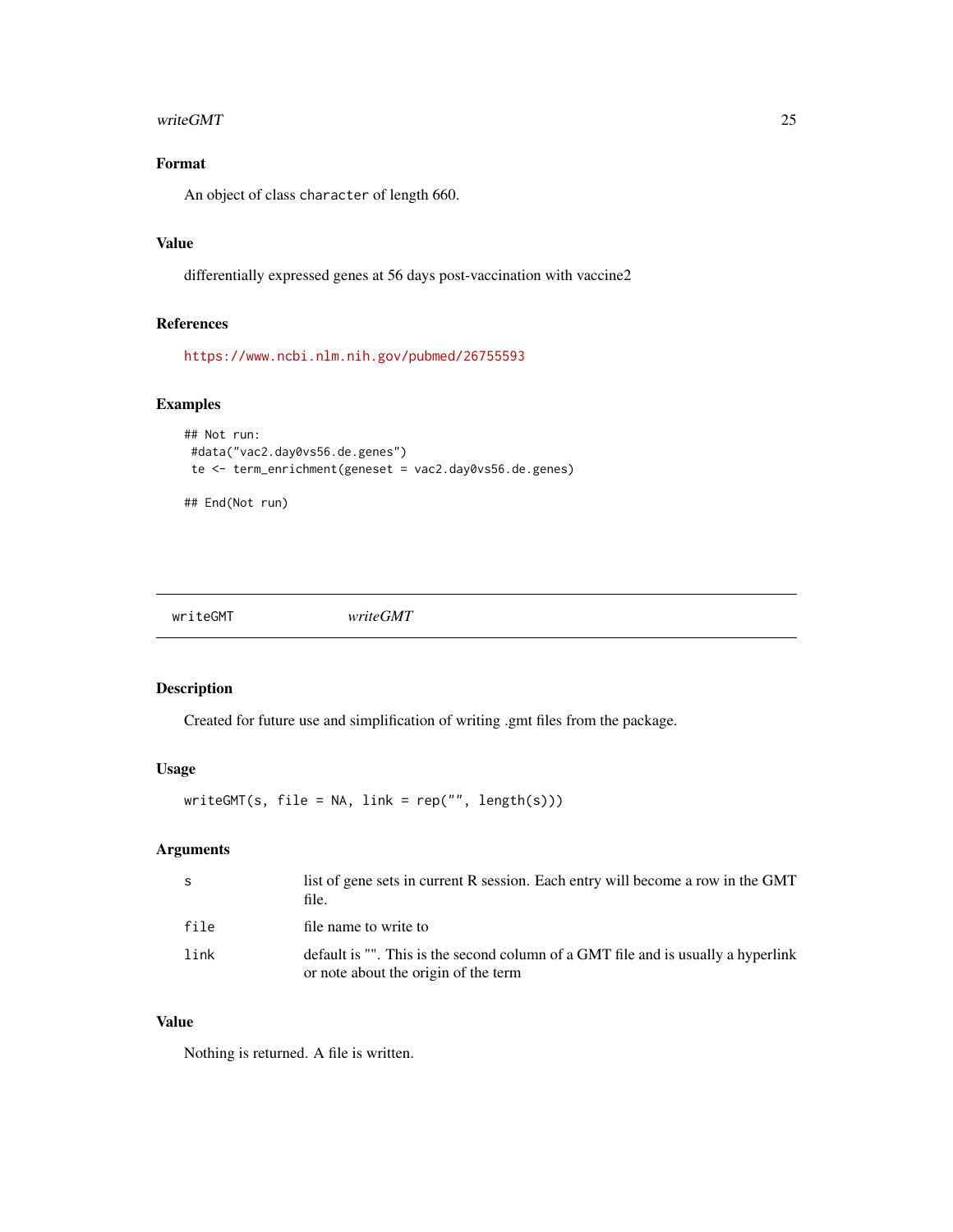#### Examples

```
# Make an example list() to show the GMT format
set <- list( term1=c('gene_name1','gene_name2'),
             term2=c('gene_name3','gene_name4','gene_name5') )
## Not run:
# Write a GMT file for "set"
writeGMT( set, 'my_file.gmt')
## End(Not run)
```
write\_simple\_table *write\_simple\_table*

#### Description

This is a simple wrapper around "write.table" that writes a tab-delimited table with column names, no quoting, and no row names.

#### Usage

write\_simple\_table(d = NULL,  $f = NULL$ , ...)

#### Arguments

| d            | R data object                            |
|--------------|------------------------------------------|
| $\mathbf{f}$ | file path                                |
| .            | further options passed on to write table |

#### Value

invisible (nothing is returned)

#### Examples

## Not run: simple wrapper around write.table for writing a tab-delimieted, no row names, tab-seperated file

## End(Not run)

<span id="page-25-0"></span>